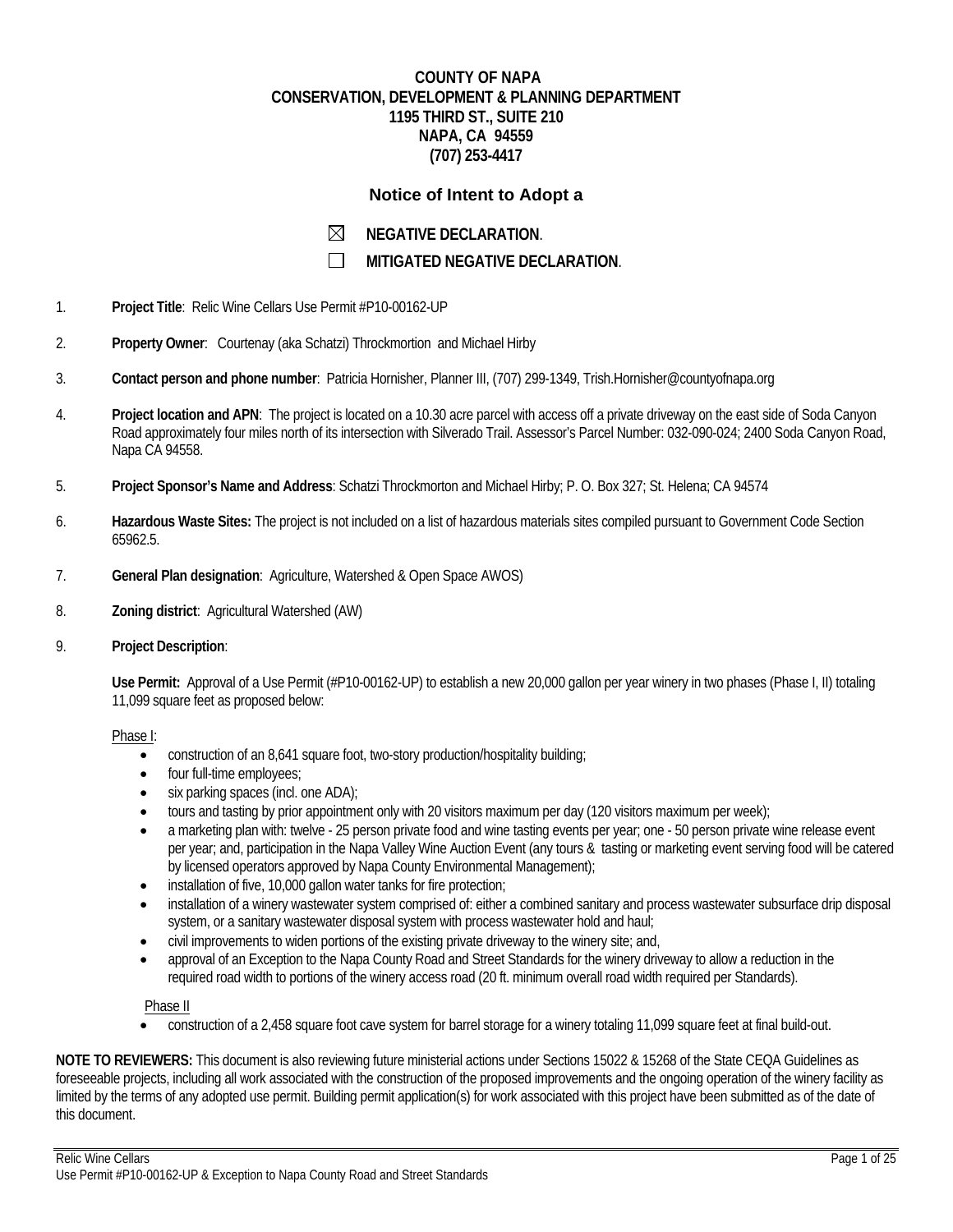### **PRELIMINARY DETERMINATION:**

The Conservation, Development and Planning Director of Napa County has tentatively determined that the following project would **not** have a significant effect on the environment and the County intends to adopt a **Negative Declaration**. Documentation supporting this determination is contained in the attached Initial Study Checklist and is available for inspection at the Napa County Conservation, Development and Planning Department Office, 1195 Third St., Room 210, Napa, California 94559, between the hours of 8:00 AM and 4:45 PM Monday through Friday (except holidays).

\_\_Patricia Hornisher\_\_

DATE: July 23, 2010 **BY: Patricia Hornisher, Planner III** 

**WRITTEN COMMENT PERIOD: July 29, 2010, to the conclusion of the public hearing before the Conservation, Development, and Planning Commission scheduled on August 18, 2010.**

Please send written comments to the attention of: Conservation, Development & Planning Department; c/o Patricia Hornisher, Planner III; 1195 Third St., Room 210; Napa, California 94559, or via e-mail to Trish.Hornisher@countyofnapa.org. A public hearing on this project is tentatively scheduled for the Napa County Planning Commission at 9:00 AM or later on Wednesday, **August 18, 2010**. You may confirm the date and time of this hearing by calling (707) 253-4417.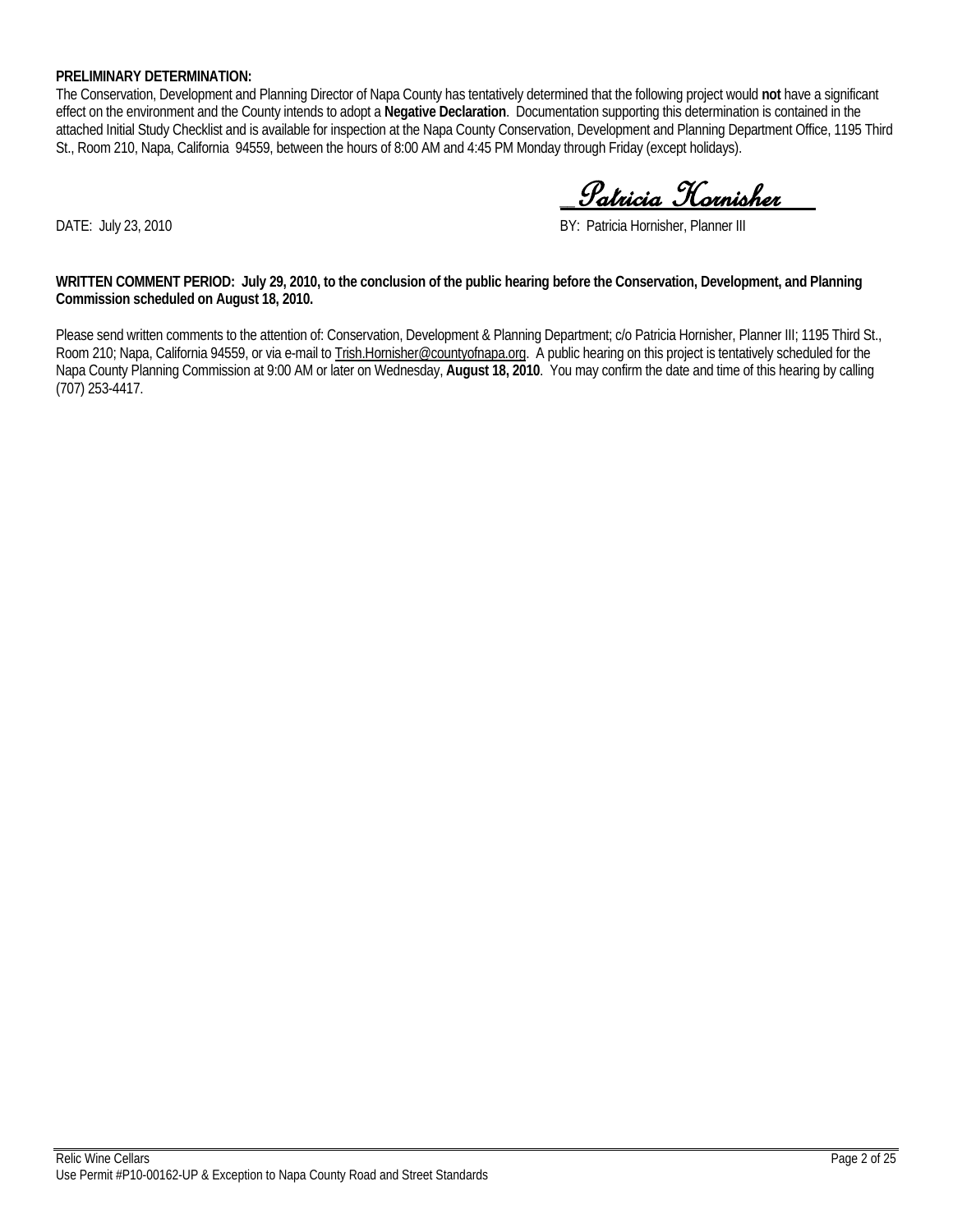# **COUNTY OF NAPA CONSERVATION, DEVELOPMENT & PLANNING DEPARTMENT 1195 THIRD ST., SUITE 210 NAPA, CA 94559 (707) 253-4416**

# **Initial Study Checklist (Reference CEQA, Appendix G)**

- 1. **Project Title**: Relic Wine Cellars Use Permit #P10-00162-UP
- 2. **Property Owner**: Courtenay (aka Schatzi) Throckmortion and Michael Hirby
- 3. **Contact person and phone number**: Patricia Hornisher, Planner III, (707) 299-1349, Trish.Hornisher@countyofnapa.org
- 4. **Project location and APN**: The project is located on a 10.30 acre parcel with access off a private driveway on the east side of Soda Canyon Road approximately four miles north of its intersection with Silverado Trail. Assessor's Parcel Number: 032-090-024; 2400 Soda Canyon Road, Napa CA 94558.
- 5. **Project Sponsor's Name and Address**: Schatzi Throckmorton and Michael Hirby; P. O. Box 327; St. Helena; CA 94574
- 6. **Hazardous Waste Sites:** The project is not included on a list of hazardous materials sites compiled pursuant to Government Code Section 65962.5.
- 7. **General Plan designation**: Agriculture, Watershed & Open Space AWOS)
- 8. **Zoning district**: Agricultural Watershed (AW)
- 9. **Project Description**:

**Use Permit:** Approval of a Use Permit (#P10-00162-UP) to establish a new 20,000 gallon per year winery in two phases (Phase I, II) totaling 11,099 square feet as proposed below:

### Phase I:

- construction of an 8,641 square foot, two-story production/hospitality building;
- four full-time employees;
- six parking spaces (incl. one ADA);
- tours and tasting by prior appointment only with 20 visitors maximum per day (120 visitors maximum per week);
- a marketing plan with: twelve 25 person private food and wine tasting events per year; one 50 person private wine release event per year; and, participation in the Napa Valley Wine Auction Event (any tours & tasting or marketing event serving food will be catered by licensed operators approved by Napa County Environmental Management);
- installation of five, 10,000 gallon water tanks for fire protection;
- installation of a winery wastewater system comprised of: either a combined sanitary and process wastewater subsurface drip disposal system, or a sanitary wastewater disposal system with process wastewater hold and haul;
- civil improvements to widen portions of the existing private driveway to the winery site; and,
- approval of an Exception to the Napa County Road and Street Standards for the winery driveway to allow a reduction in the required road width to portions of the winery access road (20 ft. minimum overall road width required per Standards).

### Phase II

construction of a 2,458 square foot cave system for barrel storage for a winery totaling 11,099 square feet at final build-out.

### 10. **Environmental setting and surrounding land uses**:

The project parcel is 10.30 acres in size and is located on the northeastern slopes of Soda Canyon. Soda Canyon is situated between the central portion of the Napa River Valley and Foss Valley and is approximately 3 1/3 miles east of the Town of Yountville. Access to the project is off a gravel driveway on the east side of Soda Canyon Road immediately north of the Soda Canyon Fire Department building. Soda Canyon Road runs in a north/south direction down the center of the canyon to join with the Silverado Trail about four miles southwest of the project. Soda Creek is approximately 1,500 feet west of the proposed location of the winery building and cave system. This blue-line stream runs parallel to Soda Canyon Road and eventually flows into the Napa River 4 1/2 miles southwest of the project site.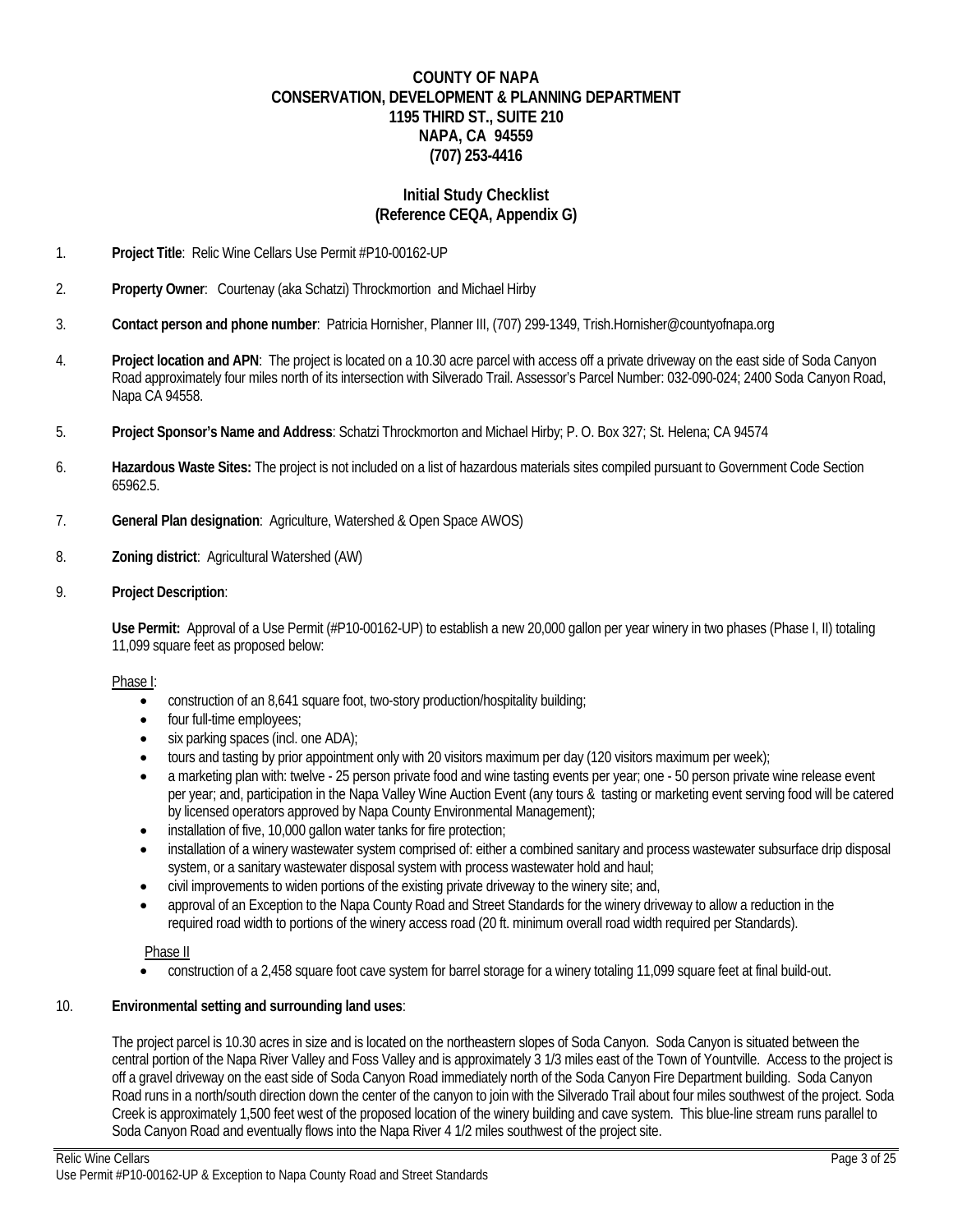The subject parcel is triangular in shape with slopes averaging  $20 - 25$ %. The location of the winery building site is proposed toward the extreme eastern portion of the property. It will include a cave system totaling 2,458 square feet that is located within the existing hillside knoll immediately behind the winery structure. The site is accessed by an existing 1,200 foot driveway that traverses the property in a northeasterly fashion through sloping hillsides covered with native grasses, Valley Oaks and Manzanita trees. The area designated for development is at the end of the driveway on a gently sloping, southwest trending spur ridge at an elevation of 900 feet above mean sea level (MSL). This area was previously cut and graded by the former owner to form a residential building pad. However, the residence was never constructed. The disturbed area covers approximately 22,000 square feet.

The Napa County environmental resource mapping GIS soils layer, which is based on the *Soil Survey of Napa County, California* (Lambert and Kashiwagi 1978), indicates the parcel is predominantly composed of Aiken series soils. According to the survey, this series consists of well drained soils on uplands. The soils formed from the weathered materials of basic volcanic rock. Permeability is moderately slow with an effective rooting depth of 40 to 60 inches or more. Aiken loam #102 class soils (on 30 to 50 percent slopes) are steep soils found on uplands. These soils are prone to rapid run-off and moderate erosion hazard. Native vegetation consists chiefly of ponderosa pine, oaks, and redwoods in moist draws, annual grasses and brush. The County environmental resource maps, USGS fault mapping layer indicates there are three approximate USGS mapped faults to the north, west and east within approximately 1,200 to 1,400 feet of the project site. No critical habitat areas, rare or endangered plants or animals, known archaeological sites are present on the subject property (See Biological Resources discussion). A rock wall runs adjacent to the driveway leading to the winery site. It is not a recognized historical feature and the project development as proposed, will not impact this feature. (See cultural resources discussion.)

Surrounding land uses are undisturbed open space mixed with rural, single family residences on parcels ranging in size from a third of an acre to eighty acres. Five other small to medium winery production facilities, as well as associated vineyard land and agricultural structures also surround the property within a one and a half mile radius. The nearest off-site residence is approximately 620 feet northwest of the planned winery. Other surrounding residences are located west, south and east of the project site and are from 650 feet to 1,100 feet distant. The project parcel is currently vacant having a previously constructed paved road and residential building pad at its terminus.

11. **Other agencies whose approval is required** (e.g., permits, financing approval, or participation agreement).

Responsible (R) and Trustee (T) Agencies **Contacted Contacted** Other Agencies Contacted N/A Department of Alcoholic Beverage Control

 Tobacco Tax & Trade Bureau – U.S Department of the Treasury)

# **ENVIRONMENTAL IMPACTS AND BASIS OF CONCLUSIONS:**

The conclusions and recommendations contained herein are professional opinions derived in accordance with current standards of professional practice. They are based on a review of the Napa County Environmental Resource Maps, the other sources of information listed in the file, and the comments received, conversations with knowledgeable individuals; the preparer's personal knowledge of the area; and, where necessary, a visit to the site. For further information, see the environmental background information contained in the permanent file on this project.

On the basis of this initial evaluation:

⊠ I find that the proposed project COULD NOT have a significant effect on the environment, and a NEGATIVE DECLARATION will be prepared.

 $\Box$ I find that although the proposed project could have a significant effect on the environment, there will not be a significant effect in this case because revisions in the project have been made by or agreed to by the project proponent. A SUBSEQUENT MITIGATED NEGATIVE DECLARATION will be prepared.

 $\Box$ I find that the proposed project MAY have a significant effect on the environment, and an ENVIRONMENTAL IMPACT REPORT is required.

 $\Box$ I find that the proposed project MAY have a "potentially significant impact" or "potentially significant unless mitigated" impact on the environment, but at least one effect 1) has been adequately analyzed in an earlier document pursuant to applicable legal standards, and 2) has been addressed by mitigation measures based on the earlier analysis as described on attached sheets. An ENVIRONMENTAL IMPACT REPORT is required, but it must analyze only the effects that remain to be addressed.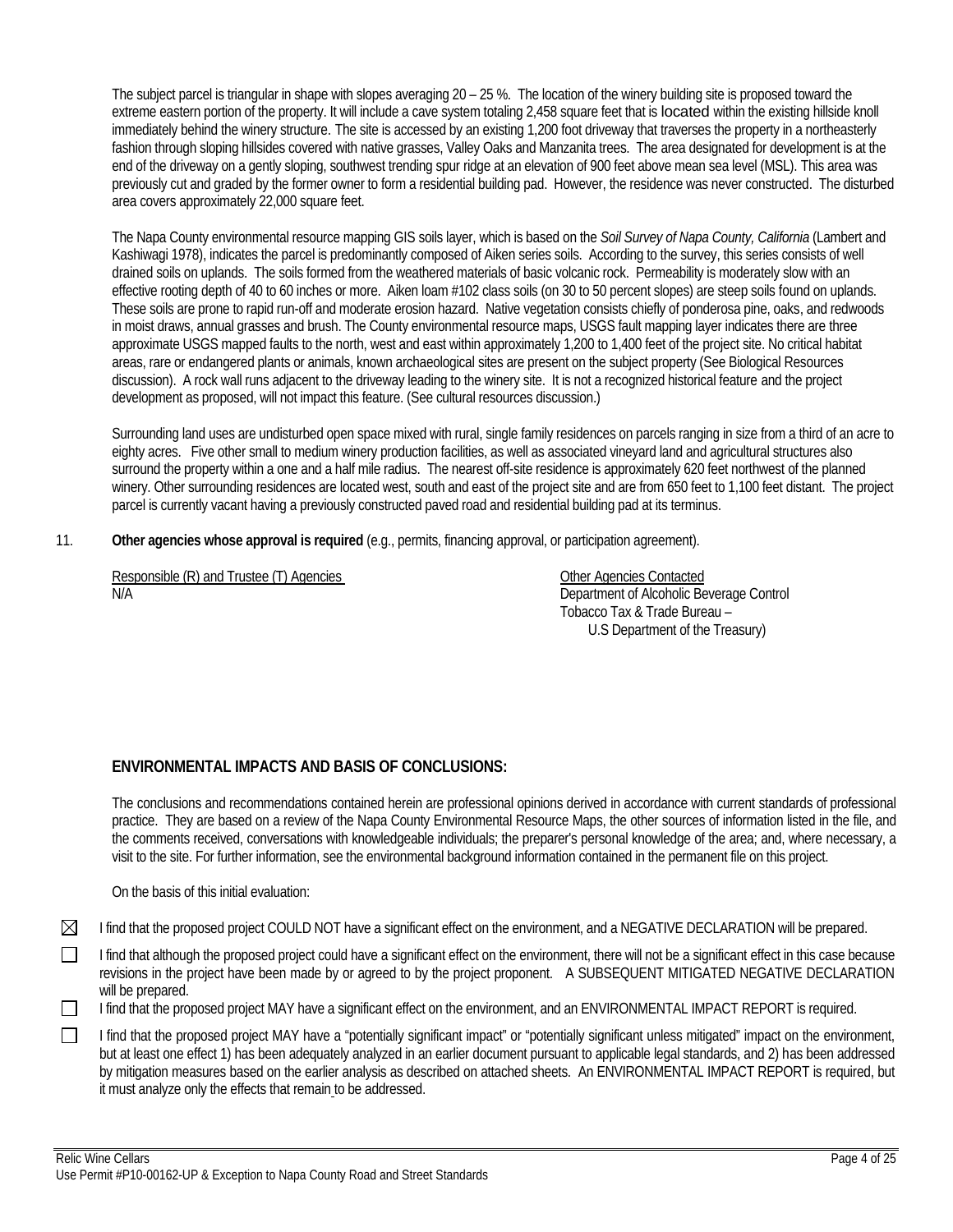I find that although the proposed project could have a significant effect on the environment, because all potentially significant effects (a) have been analyzed adequately in an earlier EIR or NEGATIVE DECLARATION pursuant to applicable standards, and (b) have been avoided or mitigated pursuant to that earlier EIR or NEGATIVE DECLARATION, including revisions or mitigation measures that are imposed upon the proposed project, nothing further is required.

\_\_Patricia Hornisher\_\_ July 23, 2010

Signature Date

 $\Box$ 

Patricia Hornisher, Planner III Napa County Conservation, Development and Planning Department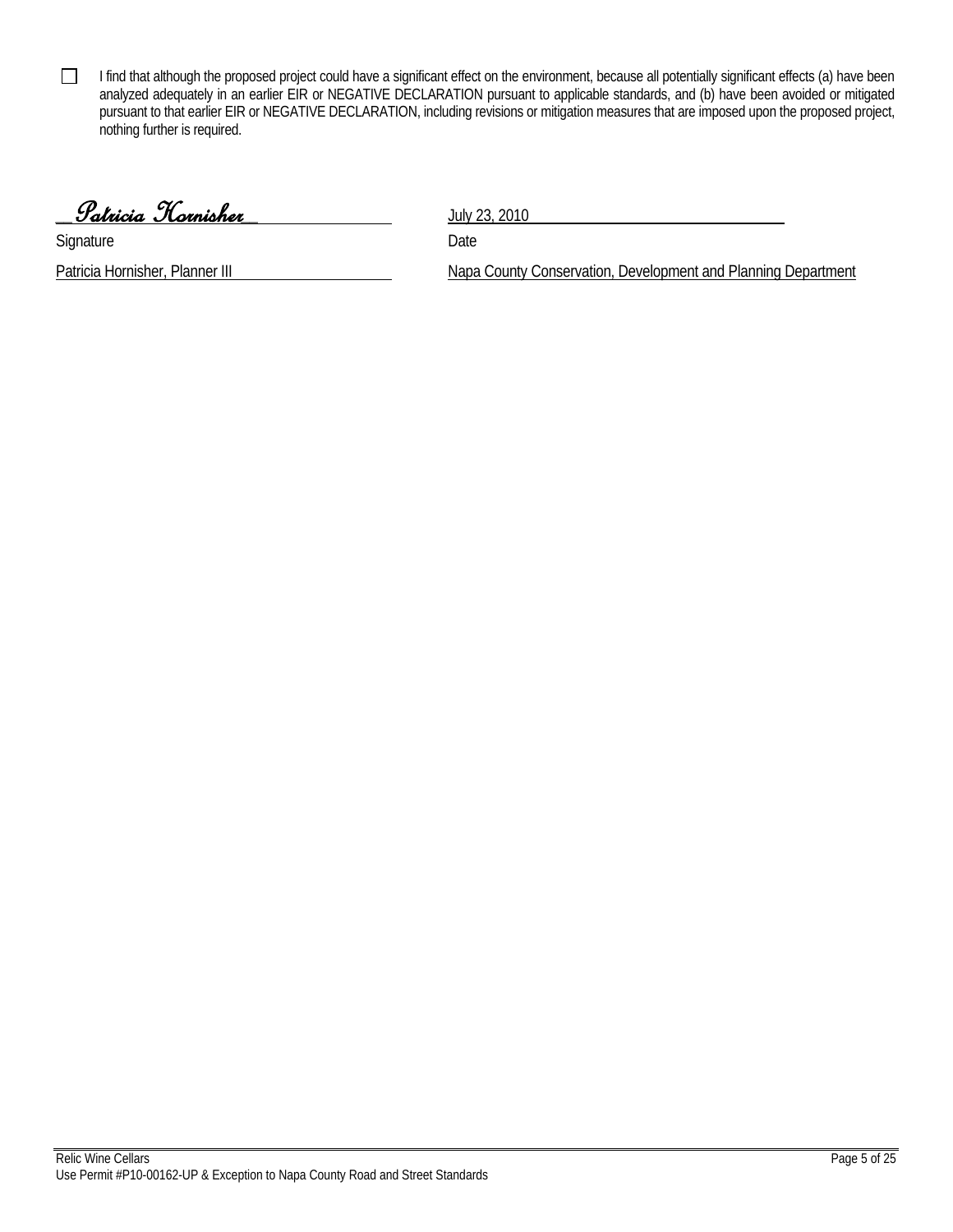# **ENVIRONMENTAL CHECKLIST FORM**

| $\boxtimes$<br>Have a substantial adverse effect on a scenic vista?<br>a)<br>b)<br>Substantially damage scenic resources, including, but not limited to, trees,<br>rock outcroppings, and historic buildings within a state scenic highway?<br>Substantially degrade the existing visual character or quality of the site and its<br>c)<br>$\boxtimes$<br>surroundings?<br>Create a new source of substantial light or glare which would adversely affect<br>d)<br>$\boxtimes$<br>day or nighttime views in the area? |  | <b>AESTHETICS.</b> Would the project: | Potentially<br>Significant<br>Impact | Less Than<br>Significant<br><b>With Mitigation</b><br>Incorporation | Less Than<br>Significant<br>Impact | No<br>Impact |
|-----------------------------------------------------------------------------------------------------------------------------------------------------------------------------------------------------------------------------------------------------------------------------------------------------------------------------------------------------------------------------------------------------------------------------------------------------------------------------------------------------------------------|--|---------------------------------------|--------------------------------------|---------------------------------------------------------------------|------------------------------------|--------------|
|                                                                                                                                                                                                                                                                                                                                                                                                                                                                                                                       |  |                                       |                                      |                                                                     |                                    |              |
|                                                                                                                                                                                                                                                                                                                                                                                                                                                                                                                       |  |                                       |                                      |                                                                     |                                    | $\boxtimes$  |
|                                                                                                                                                                                                                                                                                                                                                                                                                                                                                                                       |  |                                       |                                      |                                                                     |                                    |              |
|                                                                                                                                                                                                                                                                                                                                                                                                                                                                                                                       |  |                                       |                                      |                                                                     |                                    |              |

### **Discussion:**

a. A scenic vista is typically defined as, "a distant natural view as seen from an opening or passage that provides a heightened visual experience that is distinct, pleasing or memorable to the viewer." (Wikipedia 2010) Potential scenic vistas in Napa County are views from its scenic designated public roadways which are considered significant visual resources for its residents and visitors (*Napa County General Plan,* June 2008, *Community Character: CC-8, CC-9 & CC-10*). The Napa County Viewshed Ordinance applies to all projects proposed for development on any major or minor ridge, knoll or bench with slopes greater than 15% that are within view of a designated scenic public roadway.

The site is located on the west face of a southwest trending spur ridge of Soda Canyon with slopes averaging 25% across the development site. While the development site is located on slopes greater than 15%, it will not visible from a designated scenic public roadway and therefore, is not subject to the Napa County Viewshed Ordinance. Soda Canyon Road is not a locally designated Viewshed Ordinance roadway. Silverado Trail is the closest locally designated scenic roadway; however, neither the winery, winery cave portal nor the associated driveway will be visible from this road because of an intervening ridge that blocks it from view. Furthermore, as described in section b.-c. below, the applicant proposes to sufficiently screen the winery structure from surrounding residents with evergreen covered trellises over the roof structure. Other industrial portions of the winery, including the five fire protection tanks at the extreme eastern portion of the property, must be screened from the surrounding neighbors as a standard condition of approval. Since the proposed project will not be seen by the traveling public along Silverado Trail and will be sufficiently screened from surrounding residents, no substantial adverse effect on a scenic vista will result.

- b. The project is not on a State or local scenic highway and therefore, will not substantially damage scenic resources such as trees, rock outcroppings or historic buildings along any such highway.
- c. The project will require the existing 1,200 foot access road to be widened from a 12 foot gravel and paved road to one that is paved at 18 feet wide with 2 foot of shoulder. Grading for the road could potentially affect on-site trees and rock outcroppings and the existing visual character of the site. However, the applicant is requesting an Exception to the Napa County Road and Street Standards that will apply to two portions of the road in order to protect mature oak trees on the first reduced portion and preserve rock outcroppings and reduce grading on steep slopes adjacent to a drainage course on the second portion. The reduced width in these two sections of road will result in minimal damage to existing trees and rock outcroppings. Additionally, no grading for the project will occur within the drainage course thus preserving its natural visual character.

Approximately 16 -18 Live oak trees will need to be removed as part of the road and septic improvements for the winery. They vary in size from 8 to 18 inches in diameter at breast height (DBH). The trees designated for removal are interspersed along the existing roadway at the fringe of an oak and Manzanita forested area. Because each tree is spaced sporadically along the road, their removal will not result in a significant change to the overall canopy as viewed from the public that resides at higher elevations to the north, west and east. Standard conditions of approval require that any tree 6 inches or greater DBH that is removed, shall be replaced at a 2:1 ratio:

*No trees greater than 6" DBH shall be removed, except for those identified on the submitted site plan. Any trees that are removed shall be replaced elsewhere on the property on a 2 for 1 basis of equivalent caliper. Replaced trees shall be identified on the landscaping plan. Trees to be retained shall be protected during construction.* 

The winery will also be uniquely landscaped with evergreen covered trellises spanning the roof structure. This will provide a natural appearance to the overall winery structure and the viewing public from the surrounding residences at higher vantage points. The proposed cave is located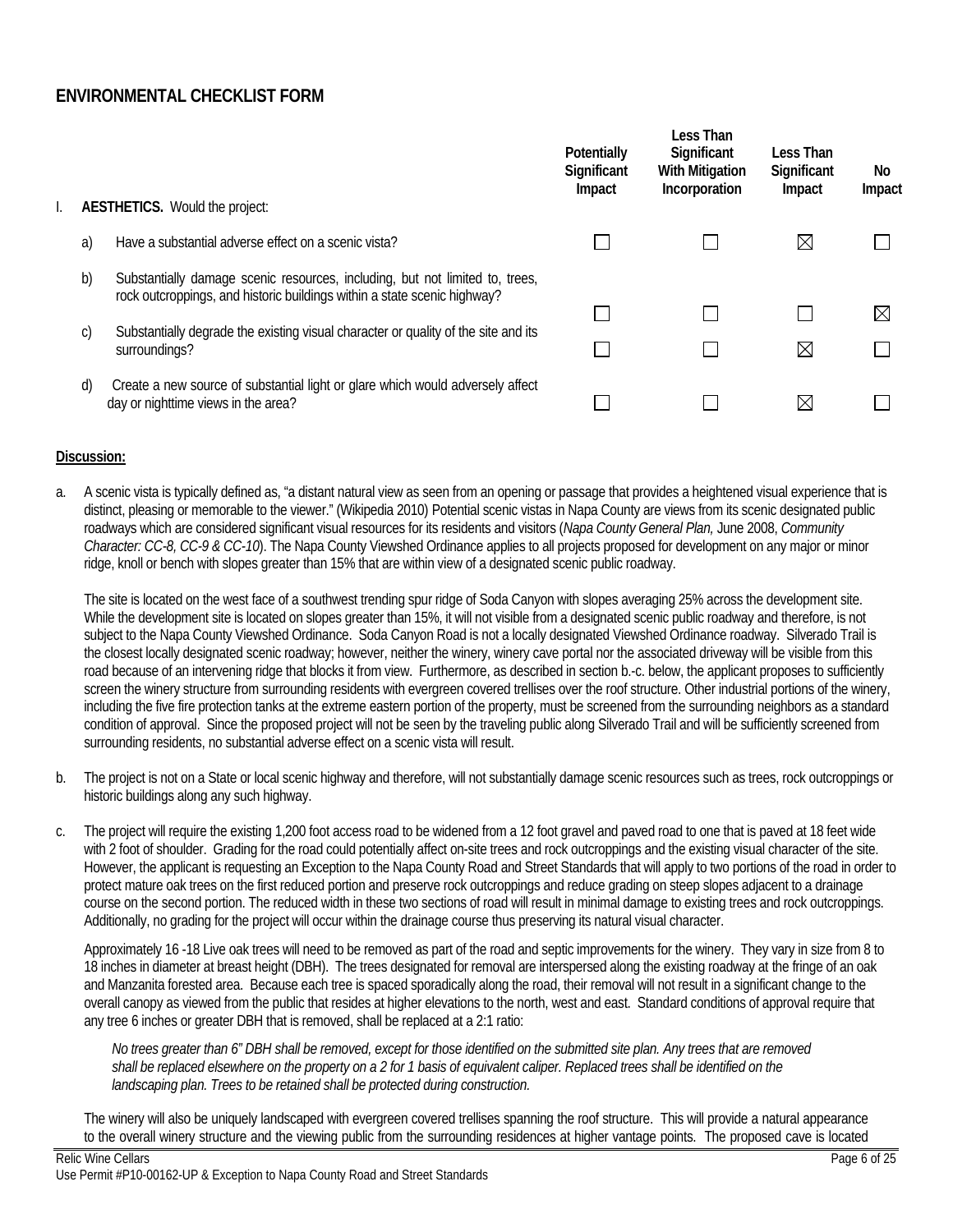directly behind the winery structure and is thus blocked entirely from view. Standard conditions of approval also require the industrial portions of the winery (such as tanks, crush pad and parking areas) to be screened from view of off-site residences:

*Evergreen screening shall be installed between the industrial portions of the operation (e.g. tanks, crushing area, parking area, etc.) and off-site residences that can view these areas.*

Thus, because the project will result in minimal change to the surrounding natural environment and the above standard conditions of approval are incorporated into the project, it can be seen as a whole that the proposed project will not substantially alter or damage local scenic resources or substantially degrade the existing visual character or quality of the site and its surroundings thus resulting in less than significant impact.

d. Installation of lighting at the new facility will result in a minor increase in the nighttime lighting. In accordance with County standards, all exterior lighting will be the minimum necessary for operational and security needs. In addition, standard conditions of approval require light fixtures shall be kept as low to the ground as possible and include shields to deflect the light downward and avoid highly reflective surfaces:

*All exterior lighting, including landscape lighting, shall be shielded and directed downward, shall be located as low to the ground as possible, and shall be the minimum necessary for security, safety, or operations and shall incorporate the use of motion detection sensors to the greatest extent practical. No flood-lighting or sodium lighting of the building is permitted, including architectural highlighting and spotting. Low-level lighting shall be utilized in parking areas as opposed to elevated high-intensity light standards. Prior to issuance of any building permit for construction of the winery, two (2) copies of a detailed*  lighting plan showing the location and specifications for all lighting fixtures to be installed on the property shall be submitted for *Department review and approval. All lighting shall comply with Uniform Building Code (UBC).* 

As designed, and as subject to standard conditions of approval, the project will not create a new source of substantial light or glare which would adversely affect day or nighttime views in the area.

### **Mitigation Measure(s):** None are required.

|     |    |                                                                                                                                                                                                                               |             | Less Than              |             |        |
|-----|----|-------------------------------------------------------------------------------------------------------------------------------------------------------------------------------------------------------------------------------|-------------|------------------------|-------------|--------|
|     |    |                                                                                                                                                                                                                               | Potentially | Significant            | Less Than   |        |
|     |    |                                                                                                                                                                                                                               | Significant | <b>With Mitigation</b> | Significant | No.    |
|     |    |                                                                                                                                                                                                                               | Impact      | Incorporation          | Impact      | Impact |
| II. |    | AGRICULTURE RESOURCES. In determining impacts to agricultural resources are significant environmental effects, lead agencies may refer to the                                                                                 |             |                        |             |        |
|     |    | California Agricultural Land Evaluation and Site Assessment Model (1997) prepared by the California Dept. of Conservation as an optional model to use<br>in assessing impacts on agriculture and farmland. Would the project: |             |                        |             |        |
|     | a) | Convert Prime Farmland, Unique Farmland, or Farmland of Statewide<br>Important (Farmland) as shown on the maps prepared pursuant to the<br>Farmland Mapping and Monitoring Program of the California                          |             |                        |             |        |
|     |    | Resources Agency, to non-agricultural use?                                                                                                                                                                                    |             |                        |             |        |
|     | b) | Conflict with existing zoning for agricultural use, or a Williamson Act<br>contract?                                                                                                                                          |             |                        |             |        |
|     | C) | Involve other changes in the existing environment which, due to their<br>location or nature, could result in conversion of Farmland, to non-<br>agricultural use?                                                             |             |                        |             |        |
|     |    |                                                                                                                                                                                                                               |             |                        |             |        |

- a. Based on a review of the Napa County environmental resource GIS mapping layer of the *Department of Conservation Farmlands, 2008*, the subject parcel is entirely located within an area designated as "Other Land". No portion is considered Prime or Unique Farmland or Farmland of Statewide Importance. Therefore, the project would not result in the conversion of special status Farmland to a non-agricultural use.
- b. The zoning designation for the project site is Agricultural Watershed (AW) with a Napa County General Plan Land Use land use designation of Agriculture, Watershed & Open Space (AWOS). Napa County Agricultural Watershed zoning allows for a limited number of residential uses and accessory uses outright and wineries upon grant of a use permit. Wineries and accessory uses clearly related to the winery are considered "agricultural uses" under the 2008 Napa County General Plan policy AG/LU-2 and AG/LU-13 and the Winery Definition Ordinance. Existing and proposed development on this site is consistent with existing General Plan policies and AW zoning for allowed agricultural uses upon use permit approval. This site is not under a Williamson Act contract. Since there is neither a conflict with existing zoning for agricultural nor is there a Williamson contract on the parcel, no significant impact will result.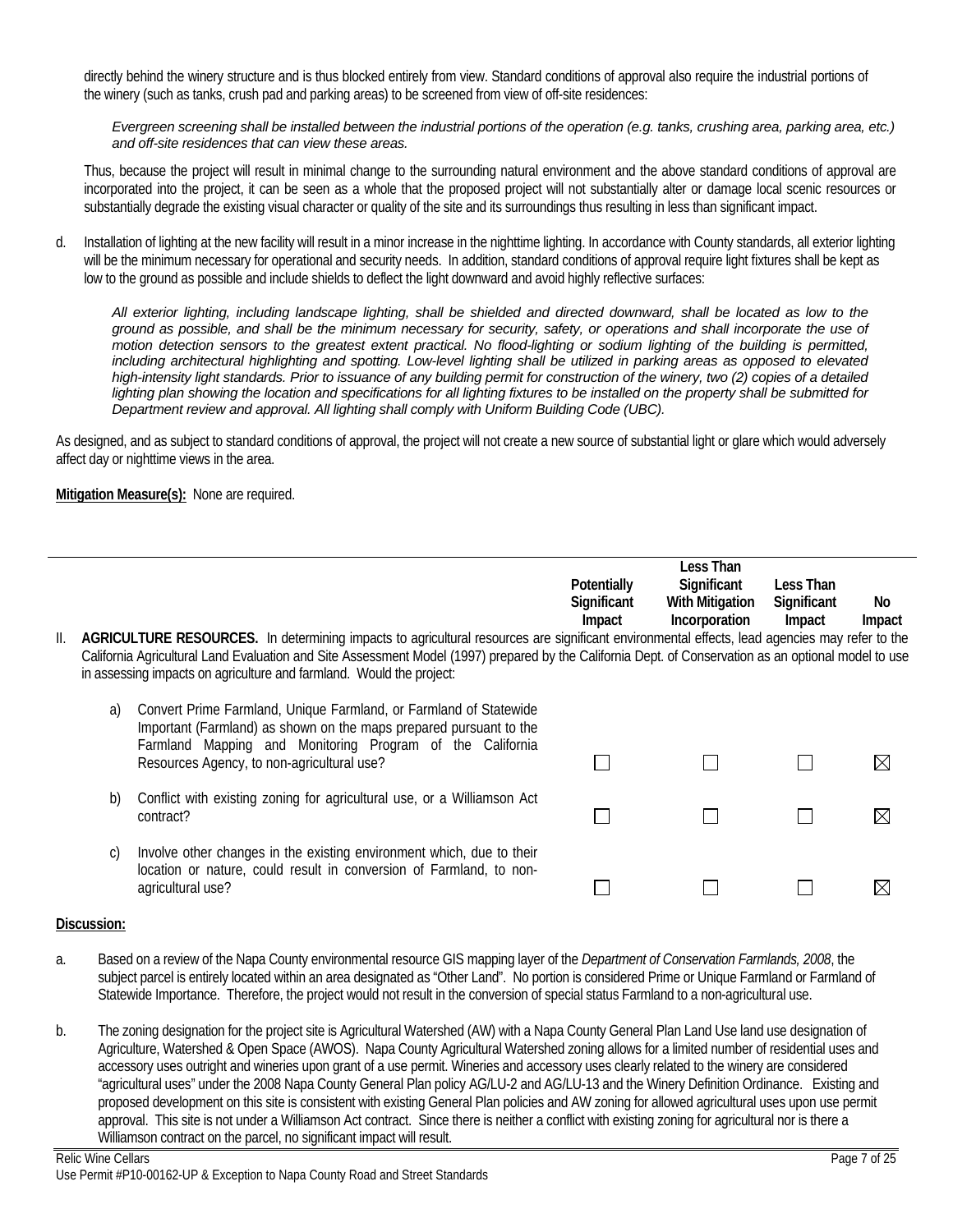c. As discussed in sections a. and b. above, a winery and accessory uses are considered agricultural uses under Napa County Code Section 18.08.640 and act to support and strengthen future agricultural activities. Therefore, neither this proposal nor any foreseeable consequence of the proposal, contain any other changes to the existing environment which could result in the conversion of Farmland to a non-agricultural use thus resulting in no significant impact.

**Mitigation Measure(s):** None required.

|      |    |                                                                                                                                                                                                                                                                                                   | Potentially<br>Significant<br>Impact | Less Than<br>Significant<br><b>With Mitigation</b><br>Incorporation | Less Than<br>Significant<br>Impact | No<br>Impact |
|------|----|---------------------------------------------------------------------------------------------------------------------------------------------------------------------------------------------------------------------------------------------------------------------------------------------------|--------------------------------------|---------------------------------------------------------------------|------------------------------------|--------------|
| III. |    | AIR QUALITY. Where available, the significance criteria established by the applicable air quality management or air pollution control district may be<br>relied upon to make the following determinations. Would the project:                                                                     |                                      |                                                                     |                                    |              |
|      | a) | Conflict with or obstruct implementation of the applicable air quality plan?                                                                                                                                                                                                                      |                                      |                                                                     | $\boxtimes$                        |              |
|      | b) | Violate any air quality standard or contribute substantially to an existing or<br>projected air quality violation?                                                                                                                                                                                |                                      |                                                                     | $\boxtimes$                        |              |
|      | C) | Result in a cumulatively considerable net increase of any criteria pollutant<br>for which the project region is non-attainment under an applicable federal<br>or state ambient air quality standard (including releasing emissions which<br>exceed quantitative thresholds for ozone precursors)? |                                      |                                                                     |                                    |              |
|      | d) | Expose sensitive receptors to substantial pollutant concentrations?                                                                                                                                                                                                                               |                                      |                                                                     | N<br>R                             |              |
|      | e) | Create objectionable dust or odors affecting a substantial number of<br>people?                                                                                                                                                                                                                   |                                      |                                                                     | ⊠                                  |              |

### **Discussion:**

### **Green House Gas Emissions**

Construction and operation of the proposed project analyzed in this Initial Study would contribute to the overall increases in greenhouse gas (GHG) emissions by generating emissions associated with transportation to and from the site, emissions from energy used within buildings, and emissions from the use of equipment. However, the project would have a positive affect on carbon sequestration by modifying vegetation on the site with the replacement of any removed trees on a 2:1 basis. Thus, as proposed, the project would require, at a minimum, sixteen 15-gallon native replacement trees of like species (such as Live oak, pine or other trees found in the existing site environs) to be planted. Additionally, shrubs and trees will be planted in landscaped islands around the winery that will screen its industrial portions and within the new parking lot as a condition of approval. (See condition of approval discussed under Aesthetics.) Also proposed is an evergreen vine trellis that will be constructed over the entire winery roof structure.

The project-specific increase in GHG emissions would be relatively modest, given the number of new vehicle trips per day calculated at 32 added trips during normal operations and up to 38 added trips on weekends and during the 6-week harvest season, and increasingly stringent Title 24 energy conservation requirements imposed as part of the building permit process. Changes in sequestration would also be modest due to the less than 1.8 acres of total disturbed construction area (including cave and road improvements) required for the project.

Neither the State nor Napa County has adopted explicit thresholds of significance for GHG emissions, although the State has recently adopted changes to the State CEQA Guidelines which suggest that agencies may consider (among other factors) the extent to which a project complies with requirements adopted to implement a statewide, regional, or local plan for the reduction or mitigation of GHG (State CEQA Guidelines Section 15064.4(b)(3)). Also, the Bay Area Air Quality Management District (BAAQMD) has proposed compliance with a "qualified climate action plan" as a threshold of significance, along with a quantitative threshold of 1,100 MTCO2e/yr (metric tons of carbon dioxide equivalents per year) for land use projects.

Overall increases in green house gas (GHG) emissions in Napa County were assessed in the Environmental Impact Report (EIR) prepared for the Napa County General Plan Update and certified in June 2008. GHG emissions were found to be significant and unavoidable despite adoption of mitigation measures that incorporated specific policies and action items into the General Plan.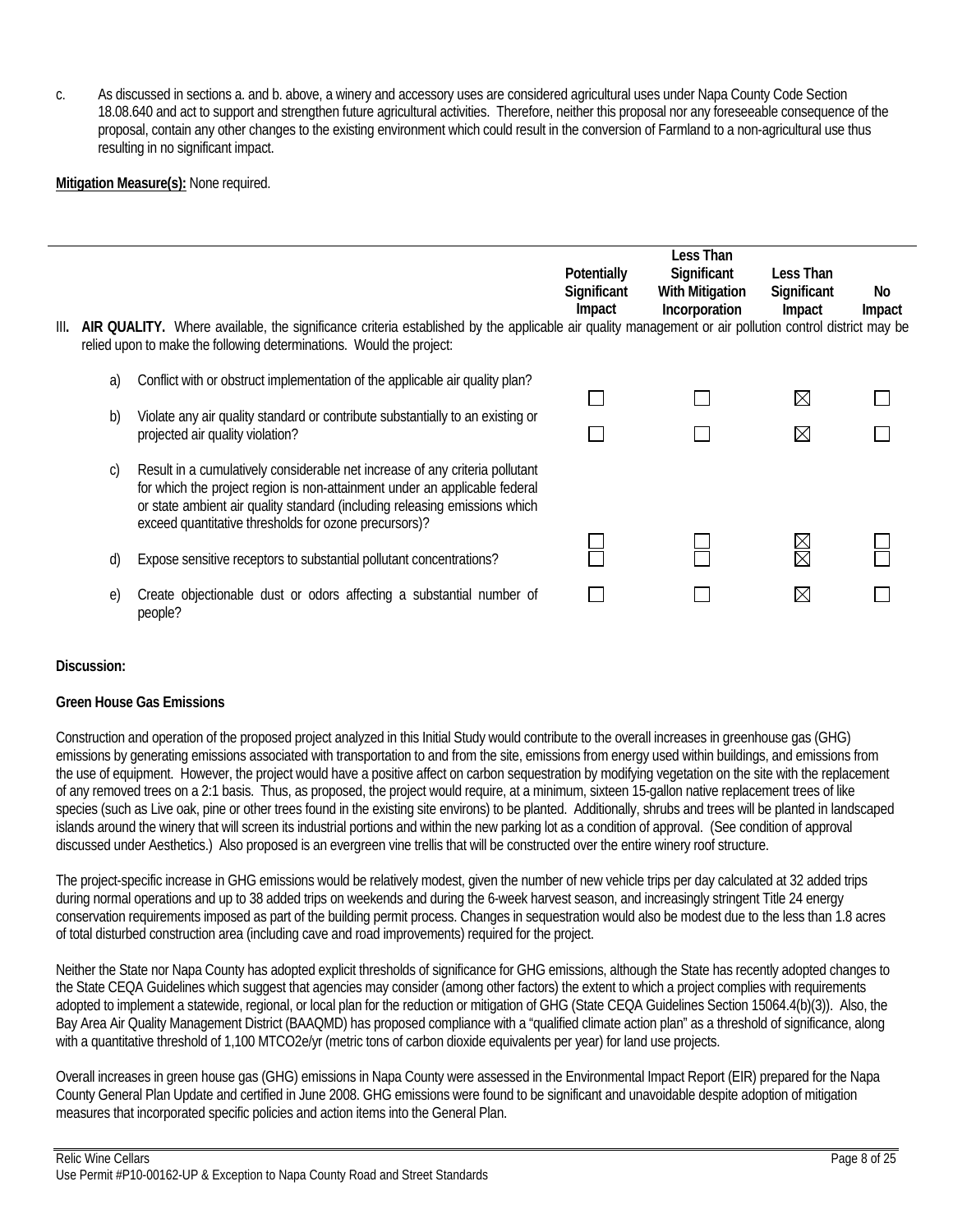Consistent with these General Plan action items, Napa County participated in development of a community-wide GHG emissions inventory and "emission reduction framework" for all local jurisdictions in the County in 2008-2009. This planning effort was completed by the Napa County Transportation and Planning Agency (NCTPA) in December 2009, and is currently serving as the basis for development of a refined inventory and emission reduction plan for unincorporated Napa County.

During the ongoing planning effort, the County requires project applicants to consider methods to reduce GHG emissions consistent with Napa County General Plan Policy CON-65(e). The current project applicant has incorporated the following reduction methods into their project: 1) building on an existing disturbed area and using recycled construction materials; 2) installing bicycle parking facilities; 3) installation of a "cool" roof and high density insulation above Title 24 standards; 4) installation of maximum heating and cooling systems and energy efficient appliances; and, 5) use of high efficiency landscape irrigation through timed drip irrigation methods and water efficient fixtures and appliances that use low flow delivery systems.

Pursuant to State CEQA Guidelines Section 15183, because this Initial Study assesses a project that is consistent with an adopted General Plan for which an environmental impact report (EIR) was prepared, it appropriately focuses on impacts which are "peculiar to the project," rather than the cumulative impacts previously assessed. The relatively modest increase in emissions expected as a result of the project would be well below the significance threshold suggested by BAAQMD, and in compliance with the County's General Plan would include the efforts to reduce emissions described above. For these reasons, project impacts related to GHG emissions are considered less than significant

- a. The proposed project would not conflict with or obstruct the implementation of any applicable air quality plan. Wineries as proposed here are not producers of air pollution in volumes substantial enough to result in an air quality plan conflict. The project site lies within the Napa Valley which forms one of the climatologically sensitive sub-regions (Napa County Sub-region) within the San Francisco Bay Area Air Basin and is consequently subject to the requirements of the Bay Area Air Quality Management District (BAAQMD). The topology and general air flow patterns of the Napa Valley create a relatively high potential for air pollution. The primary source of emissions resulting from the project would be from mobile sources including winery visitor and employee vehicles and production related deliveries traveling to and from the winery which include truck trips generated by the proposed hold and haul process wastewater disposal system. The *Bay Area Quality Management Plan*, states that projects that generate fewer than 2,000 trips per day do not generally require detailed air quality analysis, since these land uses would not generally be expected to have potentially significant air quality impacts [specifically, they would not be expected to generate over 80 pounds per day of Reactive Organic Gases (ROG)]. With an anticipated busiest day visitor count of 20 persons (at 2.6 persons per vehicle), 4 total employees and 4 busiest day deliveries (including wine production truck trips, supply deliveries and hold and haul truck trips), regular business operations (without a marketing event) would account for approximately 19 daily trips. This application also proposes 12 marketing events with up to 25 people per event and 2 additional events with 50 people per event. At 2.8 persons per car, approximately 38 additional trips would be added 12 times a year for a 25 person event (56 trips twice a year for a 50 person event). Phase I construction for the project will amount to 126 truck trips; Phase II for the project will generate 213 truck trips. The resulting total number of trips for a busiest day plus the largest marketing event and Phase I & II construction trips remains well below the established threshold of significance for trips per day. When compared to the size of the affected air basin, the incremental increase in vehicle emissions from the relatively small amount of traffic generation (including temporary construction and routine operations) from this project will not effectively change existing conditions. Therefore, the project's potential to impact air quality is considered less than significant.
- b. See (a) above. There are no projected or existing air quality violations in this area to which this proposal would contribute. The project would not result in any violations of any applicable air quality standards.
- c. Construction related emissions are generally short-term in duration, but may still cause adverse air quality impacts. According to the BAAQMD Guidelines, fine particulate matter (PM <sub>10</sub> and PM <sub>2.5</sub>) is the pollutant of greatest concern with respect to construction activities. PM emissions can result from grading, excavation, and vehicle travel on unpaved surfaces, and vehicle and equipment exhaust. Construction related emissions can cause substantial increases in localized concentrations of PM, and lead to adverse health effects and nuisance concerns. The BAAQMD has identified the following Best Management Practices which are now employed at construction sites throughout the Air Basin as a set of feasible PM control measures and which are incorporated into the project applicant's proposed construction activities to reduce any potential impact to levels of less than significance. They include:
	- Apply water to all active construction areas at least twice daily;
	- Cover all trucks hauling soil, sand, and other loose materials *or* require all trucks to maintain at least two feet of freeboard;
	- Pave, apply water three times daily, or apply (non-toxic) soil stabilizers on all unpaved access roads, parking areas and staging areas at construction sites;
	- Sweep daily (with water sweepers) all paved access roads, parking areas and staging areas at construction sites; and,
	- Sweep streets daily (with water sweepers) if visible soil material is carried onto adjacent public streets.

By adhering to these Best Management Practices, construction activities will have a less than significant impact. Further, with low traffic volumes, the temporary nature of construction activities, and adherence to the Best Management Practices, the project will not result in a cumulatively considerable contribution to any criteria pollutant for which the project region is non-attainment (Ozone  $[O_3]$  and Particulate Matter  $[PM_{10}$  and PM 2.5]) under an applicable federal or state ambient air quality standard as indicated on the BAAQMD Website

(http://www.baaqmd.gov/pln/air\_quality/ambient\_air\_quality.htm). Therefore, this project will not have a cumulative air quality impact.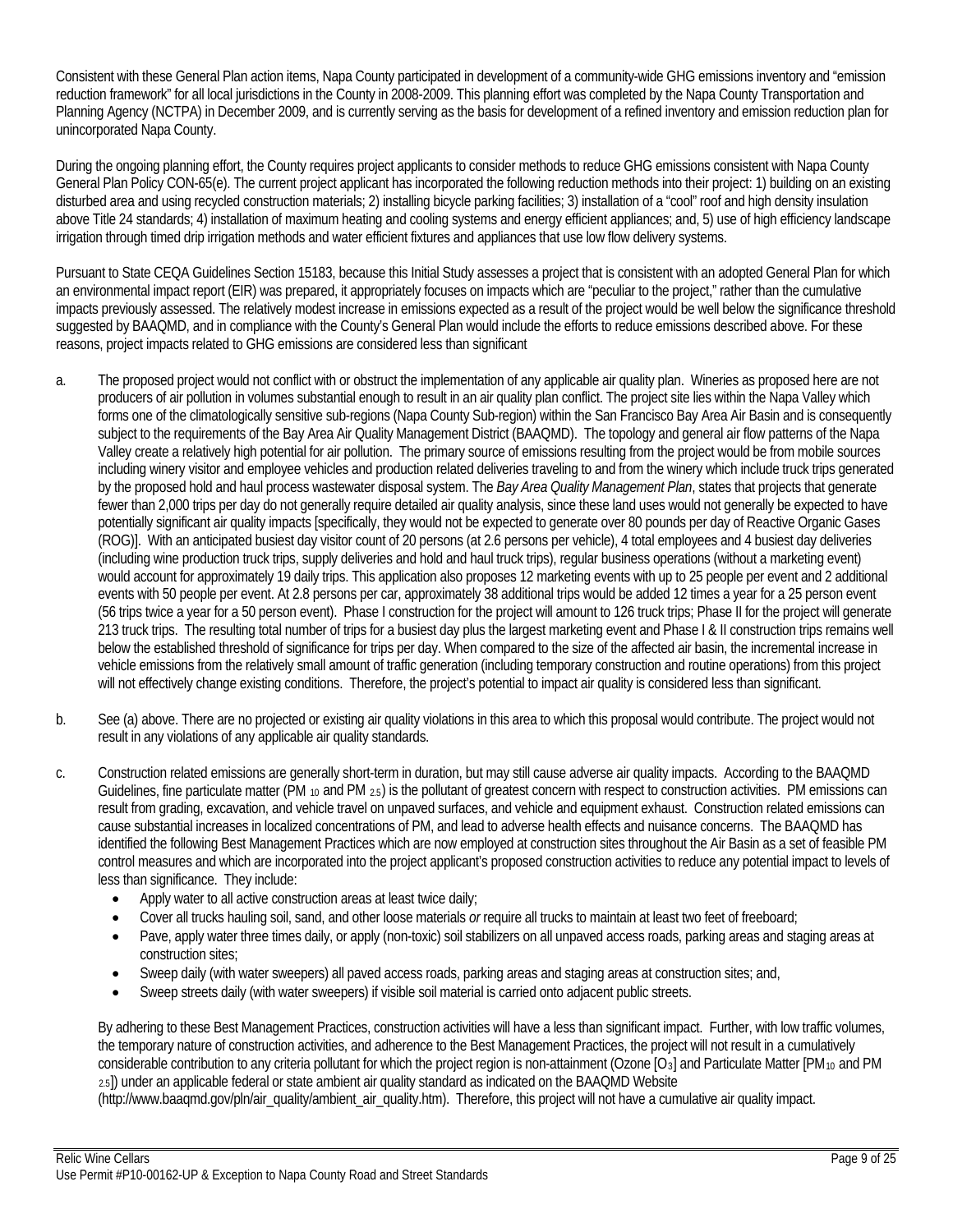- d. The project will not expose sensitive receptors to substantial pollutant concentrations or create objectionable dust or odors affecting a substantial number of people. The BAAQMD defines exposure of sensitive receptors to toxic air contaminants and risk of accidental releases of acutely hazardous materials (AHMs) as potential adverse environmental impacts. Examples of sensitive receptors include schools, hospitals, convalescent facilities and residential areas with children. There are no sensitive receptors in the vicinity of the project site. The closest offsite residence is approximately 620 feet away. Best Management practices incorporated into the project construction activities as described in (c.) above will serve to limit any potential for impacts from pollutants, dust or odors to a less than significant level.
- e. The BAAQMD defines public exposure to offensive odors as a potentially significant impact. Earthmoving and construction activities required for project construction may cause a minimal temporary degradation of air quality from dust and heavy equipment air emissions during the construction phase of the project. Construction on the site will generate dust particulates in the short-run. This impact would be less than significant with dust control measures specified in the standard conditions of approval as described in (c.) above. The application of exterior building finishes, paint, adhesives, may result in potentially objectionable odors. However, these odors are considered a less than significant impact due to their temporary nature. Potential sources of odors associated with the agricultural processing of grapes may result from the project. However, wineries are not known operational producers of pollutants capable of causing substantial negative impacts to sensitive receptors. Given the area is sparsely populated and shall remain so under current zoning practices, this project will not create additional odors inconsistent with the surrounding agricultural setting. Incorporation of Best Management Practices into the project construction activities as described in (c.) above will reduce potential objectionable odors to a less than significant level.

### **Mitigation Measure(s):** None required.

|     |          |                                                                                                                                                                                                                                                                                                                        | Potentially<br>Significant<br>Impact | Less Than<br>Significant<br><b>With Mitigation</b><br>Incorporation | Less Than<br>Significant<br>Impact | No Impact |
|-----|----------|------------------------------------------------------------------------------------------------------------------------------------------------------------------------------------------------------------------------------------------------------------------------------------------------------------------------|--------------------------------------|---------------------------------------------------------------------|------------------------------------|-----------|
| IV. |          | <b>BIOLOGICAL RESOURCES. Would the project:</b>                                                                                                                                                                                                                                                                        |                                      |                                                                     |                                    |           |
|     | a)       | Have a substantial adverse effect, either directly or through habitat<br>modifications, on any species identified as a candidate, sensitive, or special<br>status species in local or regional plans, policies, or regulations, or by the<br>California Department of Fish and Game or U.S. Fish and Wildlife Service? |                                      |                                                                     | $\boxtimes$                        |           |
|     | b)       | Have a substantial adverse effect on any riparian habitat or other sensitive<br>natural community identified in local or regional plans, policies, and regulations<br>or by the California Department of Fish and Game or US Fish and Wildlife                                                                         |                                      |                                                                     |                                    |           |
|     |          | Service?                                                                                                                                                                                                                                                                                                               |                                      |                                                                     | ⊠                                  |           |
|     | C)       | Have a substantial adverse effect on federally protected wetlands as defined by<br>Section 404 of the Clean Water Act (including, but not limited to, marsh, vernal<br>pool, Coastal, etc.) through direct removal, filling, hydrological interruption, or<br>other means?                                             |                                      |                                                                     |                                    | M         |
|     | d)       | Interfere substantially with the movement of any native resident or migratory<br>fish or wildlife species or with established native resident or migratory wildlife<br>corridors, or impede the use of native wildlife nursery sites?                                                                                  |                                      |                                                                     |                                    |           |
|     |          | Conflict with any local policies or ordinances protecting biological resources,                                                                                                                                                                                                                                        |                                      |                                                                     |                                    | M         |
|     | $\Theta$ | such as a tree preservation policy or ordinance?                                                                                                                                                                                                                                                                       |                                      |                                                                     | ⊠                                  |           |
|     | f)       | Conflict with the provisions of an adopted Habitat Conservation Plan, Natural<br>Community Conservation Plan, or other approved local, regional, or state<br>habitat conservation plan?                                                                                                                                |                                      |                                                                     |                                    | M         |

### **Discussion:**

a. This 10.30 acre site has been previously disturbed by the development of private driveway and building pad for a single family residence. According to the Napa County Environmental Resource Maps (red-legged frog, vernal pools, vegetation, plant surveys/CNPS, or DFG Natural Diversity Database layers), the construction site is not located in any designated habitat areas of any candidate, sensitive or special status species;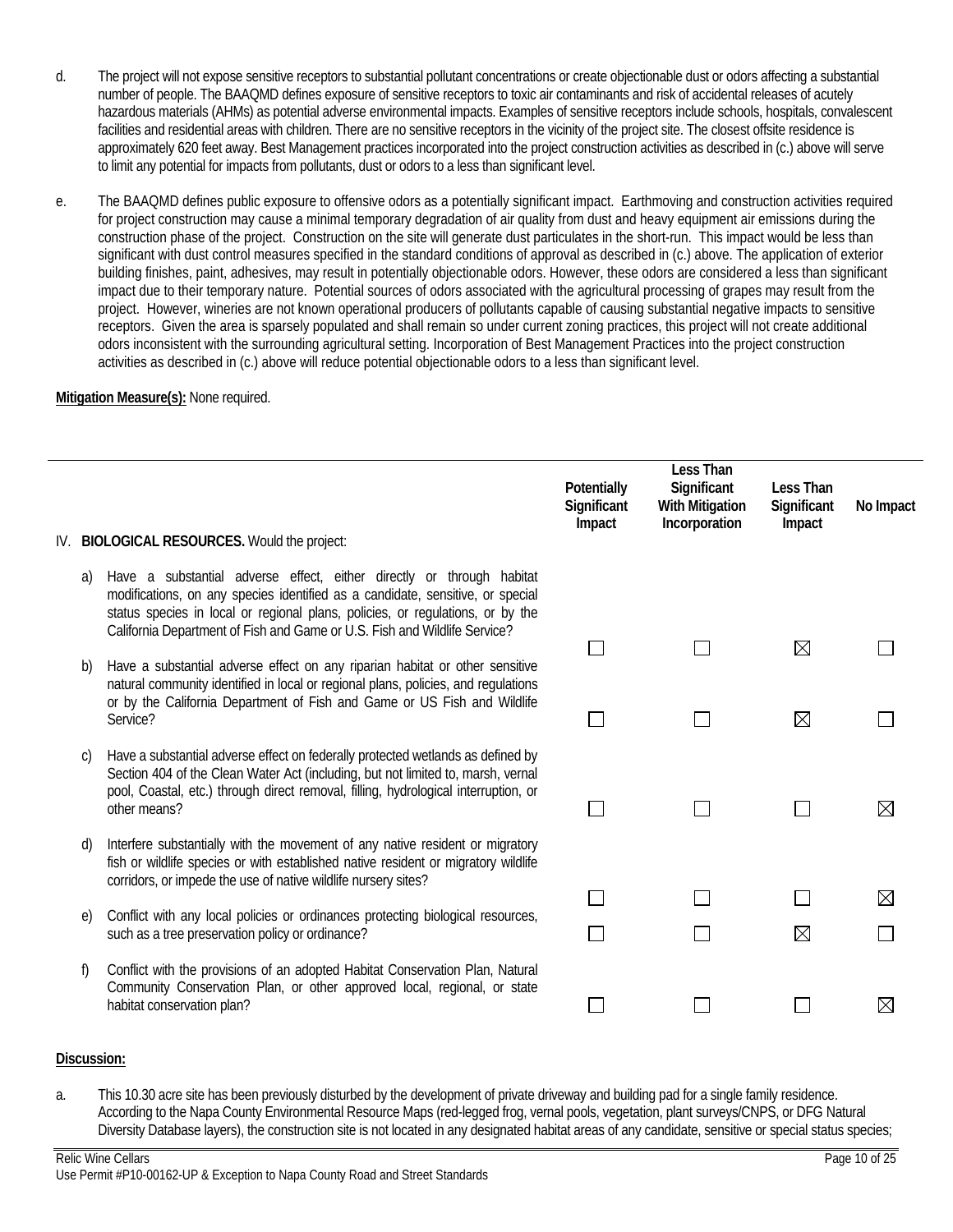nor do they indicate the presence of candidate, sensitive or special status species on the project boundaries. The proposed winery improvements will occur in areas which are already disturbed; cave spoils proposed in Phase II will not be stored on-site; rather, they will be removed as they are generated and disposed of at an approved site in accordance with State and County regulations and permit requirements. The proposed road widening includes the sporadic removal of 16 -18 Live Oak trees (maximum 8 ft DBH) and various shrubs along the winery road. The County requires replacement in like and kind of removed trees on a 2:1 basis as a standard condition of approval thus reducing modifications to existing habitat, either directly or indirectly to a less than significant level. (See previous discussion under Aesthetics) Because no special status species are identified within the project site and minimal trees and native vegetation will be removed, the potential for the project to have a significant effect on special status species is less than significant.

- b. Napa County Environmental Resource Mapping (red-legged frog, vernal pools, vegetation, and plant surveys/CNPS layers) identify no habitat that would support riparian or other sensitive communities within the project area. The proposed winery development will occur entirely outside of any riparian habitat or other sensitive natural community in the vicinity. The nearest unnamed blue-line tributary of Soda Creek is 650 feet north of the winery development area and 1,500 feet west of the blue-line stream, Soda Creek. Grading for the winery entrance driveway widening will occur 160 feet from Soda Creek. Minimum setbacks from the creek are 55 feet based on the slope of the terrain around the creek. No earthmoving activities are proposed within the creek setbacks. Any potential impacts related to soil erosion are analyzed under **Hydrology and Water Quality**, below. Therefore, substantial adverse effects on any riparian habitat or other sensitive natural community identified in local or regional plans, policies, and regulations or by the California Department of Fish and Game or US Fish and Wildlife Service are expected to be less than significant
- c. The County Environmental Sensitivity Maps (Vernal Pool, Sensitive Biotic, Known Fish Presence, DFG Natural Diversity Database layers) do not identify the presence of Federally protected wetlands as defined by Section 404 of the Clean Water Act on-site or within the vicinity of the project area and therefore any proposed grading would have no direct or indirect impact as a result of the project.
- d. The Napa County Environmental Resource Mapping (red-legged frog, vernal pools, vegetation, and plant surveys/CNPS layers) indicate the project site does not lie within any established migration patterns that have been identified and would not interfere substantially with the movement of any native resident or migratory fish or wildlife species or with established native resident or migratory wildlife corridors, or impede the use of native wildlife nursery sites. The site is previously disturbed lacking essential habitat for roosting or nesting birds. No fencing or other obstructive barriers that would impede wildlife migration are proposed for the project. Existing forested areas on the property will remain intact. The proposed new construction would have no impact on the movement of any native resident or migratory fish or wildlife species or with established native resident or migratory wildlife corridors, or impede the use of native wildlife nursery sites.
- e. The proposed project does not conflict with any local policies or ordinances protecting biological resources, including tree preservation policies or ordinances. The project is consistent with biological resource policies relative to the County General Plan and the County Conservation Regulations. The proposed project does not involve any work that takes place within a required stream setback per Chapter 18.108 of the Napa County Code. Screening trees will be planted as part of the project that will exceed the small number of native trees (8 Live oak trees) being removed as part of the winery road widening. A less than significant impact is expected as a result of the project.
- f. There are no adopted Habitat Conservation Plans, Natural Community Conservation Plans or other approved local, regional or state habitat conservation plans in effect for the project site therefore no impact will occur.

| V. |    | <b>CULTURAL RESOURCES.</b> Would the project:                                                                                | Potentially<br>Significant<br>Impact | Less Than<br>Significant<br><b>With Mitigation</b><br>Incorporation | Less Than<br>Significant<br>Impact | No<br>Impact |
|----|----|------------------------------------------------------------------------------------------------------------------------------|--------------------------------------|---------------------------------------------------------------------|------------------------------------|--------------|
|    | a) | Cause a substantial adverse change in the significance of an historical<br>resource as defined in CEQA Guidelines §15064.5?  |                                      |                                                                     | $\boxtimes$                        |              |
|    | b) | Cause a substantial adverse change in the significance of an archaeological<br>resource pursuant to CEQA Guidelines§15064.5? |                                      |                                                                     | $\times$                           |              |
|    |    | Directly or indirectly destroy a unique paleontological resource or site or unique<br>geological feature?                    |                                      |                                                                     | $\boxtimes$                        |              |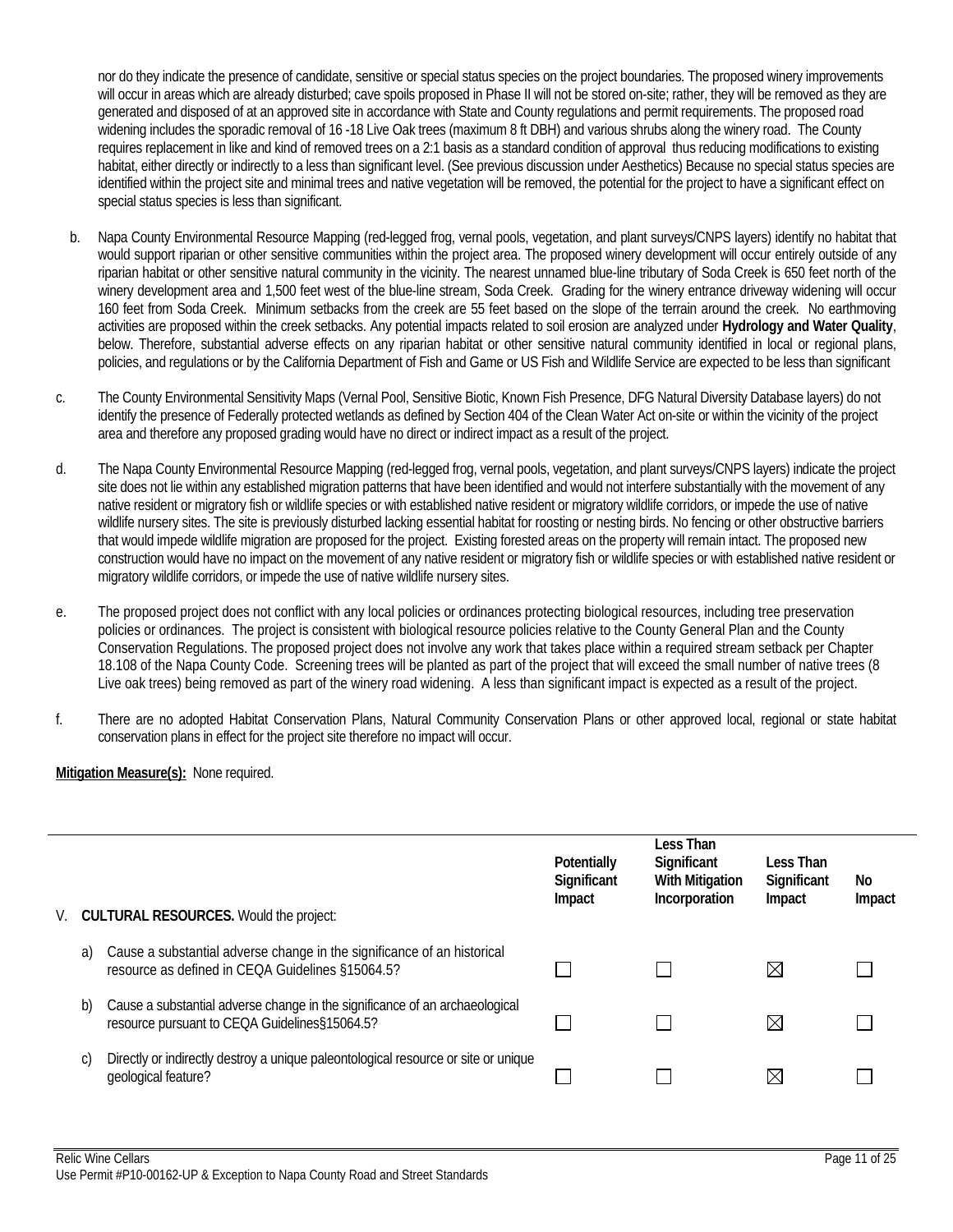|                                                                                      | Potentially<br>Significant<br>Impact | Less Than<br>Significant<br><b>With Mitigation</b><br>Incorporation | Less Than<br>Significant<br>Impact | No<br>Impact |
|--------------------------------------------------------------------------------------|--------------------------------------|---------------------------------------------------------------------|------------------------------------|--------------|
| Disturb any human remains, including those interred outside of formal<br>cemeteries? |                                      |                                                                     | M                                  |              |

a.-b. Based on the Napa County Environmental Resource Maps (GIS layers: Historical sites, points & lines, archaeological surveys, sites, sensitive areas and flags) no identified historical, archaeological, or paleontological resources, sites or unique geological features are identified within the project site, surrounding vicinity or neighboring properties as defined by CEQA Guidelines Section 15064.5. The closest known sites are over a mile and a half from the project site. However, if resources are found during grading of the project, construction of the project is required to cease, and a qualified archaeologist will be retained to investigate the site in accordance with Napa County's standard conditions of approval as stated in (c.) below. Therefore, with the inclusion of this standard conditions approval, the potential for adverse change in the significance of archaeological resources is considered to be less than significant.

The project site also includes a rock wall that runs along the northern parcel boundary and turns south at the eastern most portion of the property continuing onto a neighboring property. While certain rock walls in Napa County have been previously recorded as elements of cultural features, this wall has not been recorded. Nevertheless, since rock walls built prior to 1920 are considered important reminders of Napa County's agricultural past, the 2008 Napa County General Plan Policy CC-21 calls for their preservation, "to the extent feasible and modified only to permit required repairs and allow for openings necessary to provide for access." Therefore, to ensure the proposed road improvements will not adversely impact a rock wall constructed prior to 1920, a condition of approval will be added stating that:

*Prior to issuance of any grading permit, a copy of the proposed grading plans shall be submitted to the Napa County Planning Department for review and approval. The plan shall show the location of any rock wall within the project site. Any rock wall located within the disturbed area proposed for grading and construction shall be evaluated by a qualified historic architect to determine its age of construction prior to 1920. Accordingly, any rock wall determined to be of such vintage shall be retained to the extent feasible and modified only to permit required repairs to the rock wall and allow for openings necessary to provide for access. Any such vintage rock wall shall be protected with construction fencing throughout construction.* 

Therefore, with the inclusion of standard conditions of approval in (c.) below, the project is not expected to cause a substantial adverse change in the significance of an historical or archaeological resource. Additionally, with the inclusion of the above condition of approval, impacts to locally important rock walls constructed prior to 1920 will be less than significant.

c. No archaeological resources, paleontological resources, or evidence of human remains have been identified on the property. However, if resources are found during grading of the project, construction of the project is required to cease, and a qualified archaeologist will be retained to investigate the site in accordance with Napa County's standard conditions of approval described below, thus resulting in a less than significant impact.

*In the event that archeological artifacts or human remains are discovered during construction, work shall cease in a 50-foot*  radius surrounding the area of discovery. The permittee shall contact the Conservation, Development and Planning *Department for further guidance, which will likely include the requirement for the permittee to hire a qualified professional to analyze the artifacts encountered and to determine if additional measures are required. If human remains are encountered during the development, all work in the vicinity must be, by law, halted, and the Napa County Coroner informed, so that he can determine if an investigation of the cause of death is required, and if the remains are of Native American origin. If the remains are of Native American origin, the nearest tribal relatives as determined by the State Native American Heritage Commission would be contacted to obtain recommendations for treating or removal of such remains, including grave goods, with appropriate dignity, as required under Public Resources Code Section 5097.98* 

|                                           |             | Less Than       |             |        |
|-------------------------------------------|-------------|-----------------|-------------|--------|
|                                           | Potentially | Significant     | Less Than   |        |
|                                           | Significant | With Mitigation | Significant | No     |
|                                           | Impact      | Incorporation   | Impact      | Impact |
| VI. GEOLOGY AND SOILS. Would the project: |             |                 |             |        |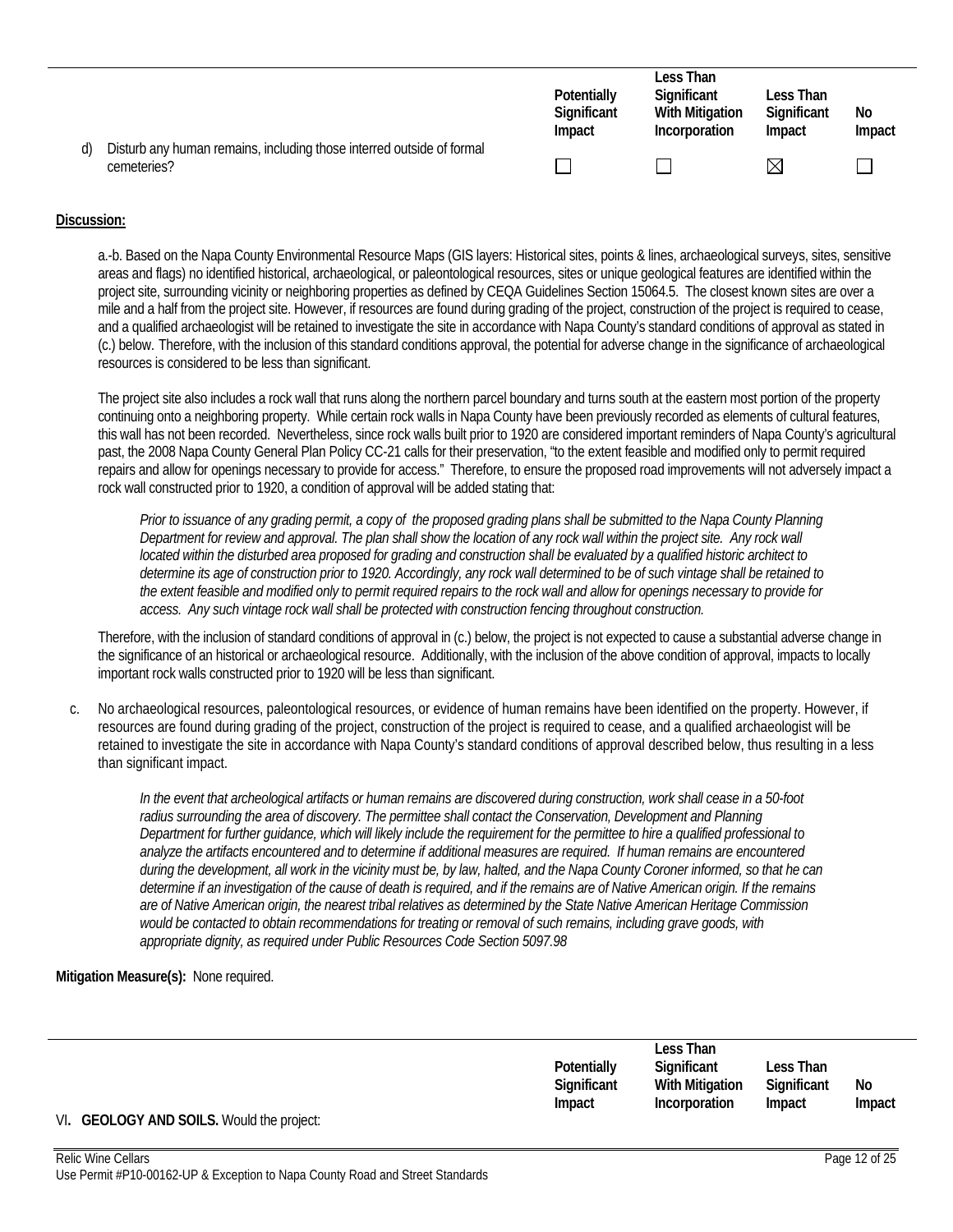|    |      |                                                                                                                                                                                                                                                                                              | Potentially<br>Significant<br>Impact | Less Than<br>Significant<br><b>With Mitigation</b><br>Incorporation | Less Than<br>Significant<br>Impact | No<br>Impact |
|----|------|----------------------------------------------------------------------------------------------------------------------------------------------------------------------------------------------------------------------------------------------------------------------------------------------|--------------------------------------|---------------------------------------------------------------------|------------------------------------|--------------|
| a) |      | Expose people or structures to potential substantial adverse effects, including<br>the risk of loss, injury, or death involving:                                                                                                                                                             |                                      |                                                                     |                                    |              |
|    | i)   | Rupture of a known earthquake fault, as delineated on the most recent<br>Alquist-Priolo Earthquake Fault Zoning Map issued by the State<br>Geologist for the area or based on other substantial evidence of a known<br>fault? Refer to Division of Mines and Geology Special Publication 42. |                                      |                                                                     |                                    |              |
|    | ii)  | Strong seismic ground shaking?                                                                                                                                                                                                                                                               |                                      |                                                                     | X<br>R                             |              |
|    | iii) | Seismic-related ground failure, including liquefaction?                                                                                                                                                                                                                                      |                                      |                                                                     | $\boxtimes$                        |              |
|    | iv)  | Landslides?                                                                                                                                                                                                                                                                                  |                                      |                                                                     | $\boxtimes$                        |              |
| b) |      | Result in substantial soil erosion or the loss of topsoil?                                                                                                                                                                                                                                   |                                      |                                                                     | $\boxtimes$                        |              |
| C) |      | Be located on a geologic unit or soil that is unstable, or that would become<br>unstable as a result of the project, and potentially result in on- or off-site<br>landslide, lateral spreading, subsidence, liquefaction or collapse?                                                        |                                      |                                                                     |                                    |              |
| d) |      | Be located on expansive soil, as defined in Table 18-1-B of the Uniform                                                                                                                                                                                                                      |                                      |                                                                     | ⊠                                  |              |
|    |      | Building Code (1997), creating substantial risks to life or property?                                                                                                                                                                                                                        |                                      |                                                                     | $\boxtimes$                        |              |
| e) |      | Have soils incapable of adequately supporting the use of septic tanks or<br>alternative waste water disposal systems where sewers are not available for                                                                                                                                      |                                      |                                                                     |                                    |              |
|    |      | the disposal of waste water?                                                                                                                                                                                                                                                                 |                                      |                                                                     | $\times$                           |              |

a.

- i. There are no known faults on the project site as shown on the most recent Alquist-Priolo Earthquake Fault Zoning Map. As such, the proposed facility would result in a less than significant impact with regards to the rupturing of a known fault.
- ii. All areas of the Bay Area are subject to strong seismic ground shaking. The Napa County Resource Maps (Fault Layer) identifies three approximate USGS mapped faults within one quarter of a mile of the project site. Construction of the facility and cave system must comply with all the latest building standards and codes at the time of construction, including the current California Building Code. The proposed cave is classified as Type 1 to be used for storage and/or processing of wine with no public access. Therefore, since the proposed project will be constructed in accordance with the California Building Code, exposure of people or structures to potential substantial adverse effects, including the risk of loss, injury, or death involving strong seismic ground shaking is expected to be to a less than significant.
- No subsurface conditions have been identified on the project site that indicated a susceptibility to seismic-related ground failure. Based on the Napa County Environmental Resource Maps (liquefaction layer) the project appears to be located in an area of "very low" liquefaction. A soils report, prepared by a qualified Engineer, will be required as part of the building permit submittal. The report will address the soil stability and potential for liquefaction and will be used to design foundation systems and grading methods specific to the project submittal. The facility will be constructed to comply with all the latest building standards and codes at the time of construction of the current California Building Code which contains minimum building design standards to reduce any potential impacts from ground failure or liquefaction to a less than significant level.
- iv. The Napa County Environmental Resource Maps (Landslides line, polygon, and geology layers) indicate the presence of an area of landslide creep adjacent to the proposed winery building site and a small 2.73 acre landslide creep area located 415 feet south of the project site on an adjacent parcel. Soil creep results in the shallow and gradual downhill movement of soil and loose rock material. A geotechnical report was prepared for a previous owner for a proposed residence, guest cottage and driveway by Phoenix Geotechnical Consulting Engineers dated December 7, 2007. As stated in the report, the conclusions and recommendations contained in the report pertain exclusively to the proposed residential project. Given the project at hand is entirely new, the Napa County Building Department has stated in their comments dated July 29, 2010, that they will require a new or revised geotechnical report from a qualified engineer based on the new project parameters. The report will be prepared in accordance with Chapter 18 of the California Building Code and contain recommendations specific grading, foundation systems and structural design measures required to reduce any potential impacts with regards to landslides to a less than significant level prior to issuance of any grading or building permits related to the winery development.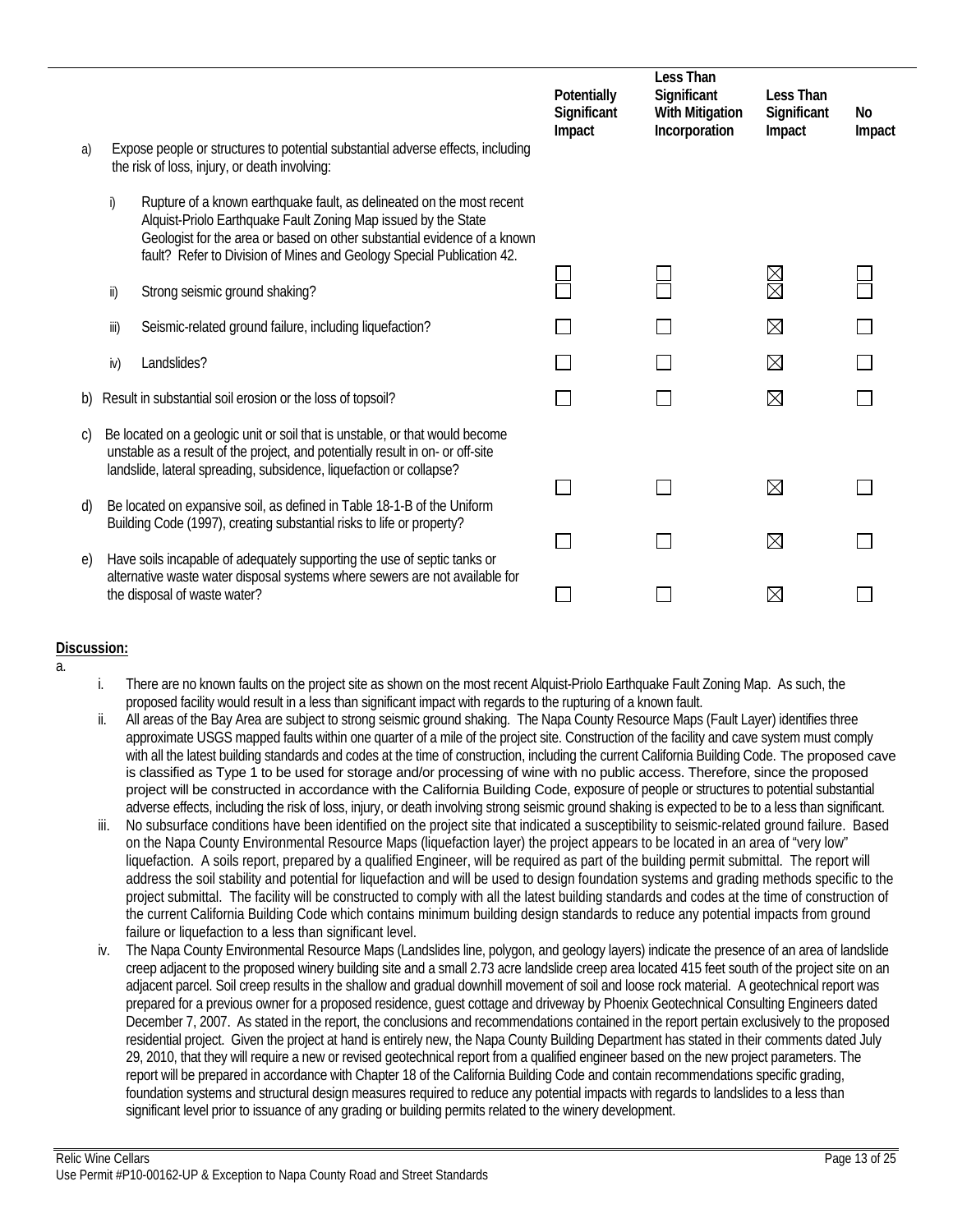b. The Napa County environmental resource mapping GIS soils layer, which is based on the *Soil Survey of Napa County, California* (Lambert and Kashiwagi 1978), indicates the parcel is predominantly composed of Aiken series soils. According to the survey, this series consists of well drained soils on uplands. These soils are formed from the weathered materials of basic volcanic rock. Permeability is moderately slow with an effective rooting depth of 40 to 60 inches or more. Aiken loam #102 class soils (on 30 to 50 percent slopes) are steep soils found on uplands. The soils are prone to rapid run-off and moderate erosion hazard.

 The proposed project will be required as a condition of approval, to submit a site development plan, including implementation of pre and post construction storm water and erosion control Best Management Practices under the standards developed in the Napa County Stormwater Ordinance and Post-construction Runoff Management Requirements which addresses sediment and erosion control measures and dust control, as applicable, to ensure that development does not impact adjoining properties, drainages, and roadways. Inclusion of these measures ensures that the project will have a less than significant impact with regard to soil erosion or loss of topsoil.

- c.-d. According to the geotechnical report prepared in 2007, the property is underlain by andesitic to basaltic low rocks of the Sonoma Volcanics with numerous areas of resistant bedrock throughout the site. Soil cover is shallow to none. As stated in aiii., above, the County environmental resource map (liquefaction layer) indicates the project site is located on an area with a "very low" susceptibility for liquefaction. However, because the landslide map layer shows the winery development is proposed in a landslide creep area, a geotechnical report prepared by a qualified engineer in accordance with Chapter 18 of the California Building Code will be required as part of the building permit submittal. The report will address the soil stability, expansive soils and potential for liquefaction and will be used to design specific foundation systems and grading methods. The facility will be constructed to comply with all the latest building standards and codes at the time of construction, including the current California Building Code which would reduce any potential impacts, lateral spreading, subsidence, liquefaction, collapse or the project becoming unstable to a less than significant level. This soil is considered low to moderate expansive soil characteristics as defined in Table 18-1-B of the Uniform Building Code (1997). However, as required by State law, the applicant will be required to provide structurally engineered building plans consistent with an accompanying soils report that meet the requirements of the Napa County Building department and the current California Building Code thus reducing substantial risks to life or property to a less than significant level.
- e. The Napa County Department of Environmental Management has reviewed this application and recommends approval subject to certain conditions of approval which they have provided in their July 22, 2010, comments. The approval is based on an evaluation performed by Applied Civil Engineering, originally submitted on April 30, 2010 and later revised on July 13, 2010. Based on the revised report, the soils on the project site are capable of adequately supporting either: a combined process wastewater and sanitary wastewater disposal system with on-site treatment and disposal through a subsurface drip septic system or alternatively, a sanitary wastewater subsurface drip disposal and process wastewater hold and haul system. Since the permeability of the soils has been determined to be adequate using either of the above described systems, the risk of septic failure due to utilizing soils incapable of supporting the use of septic tanks or alternative waste water disposal systems is less than significant.

| VII. |              | HAZARDS AND HAZARDOUS MATERIALS. Would the project:                                                                                                                                                                                  | Potentially<br>Significant<br>Impact | Less Than<br>Significant<br><b>With Mitigation</b><br>Incorporation | Less Than<br>Significant<br>Impact | No<br>Impact |
|------|--------------|--------------------------------------------------------------------------------------------------------------------------------------------------------------------------------------------------------------------------------------|--------------------------------------|---------------------------------------------------------------------|------------------------------------|--------------|
|      | a)           | Create a significant hazard to the public or the environment through the<br>routine transport, use, or disposal of hazardous materials?                                                                                              |                                      |                                                                     | $\bowtie$                          |              |
|      | b)           | Create a significant hazard to the public or the environment through<br>reasonable foreseeable upset and accident conditions involving the release<br>of hazardous materials into the environment?                                   |                                      |                                                                     | M                                  |              |
|      | $\mathsf{C}$ | Emit hazardous emissions or handle hazardous or acutely hazardous<br>materials, substances, or waste within one-quarter mile of an existing or<br>proposed school?                                                                   |                                      |                                                                     |                                    | $\bowtie$    |
|      | d)           | Be located on a site which is included on a list of hazardous materials<br>sites compiled pursuant to Government Code Section 65962.5 and, as a<br>result, would it create a significant hazard to the public or the<br>environment? |                                      |                                                                     |                                    |              |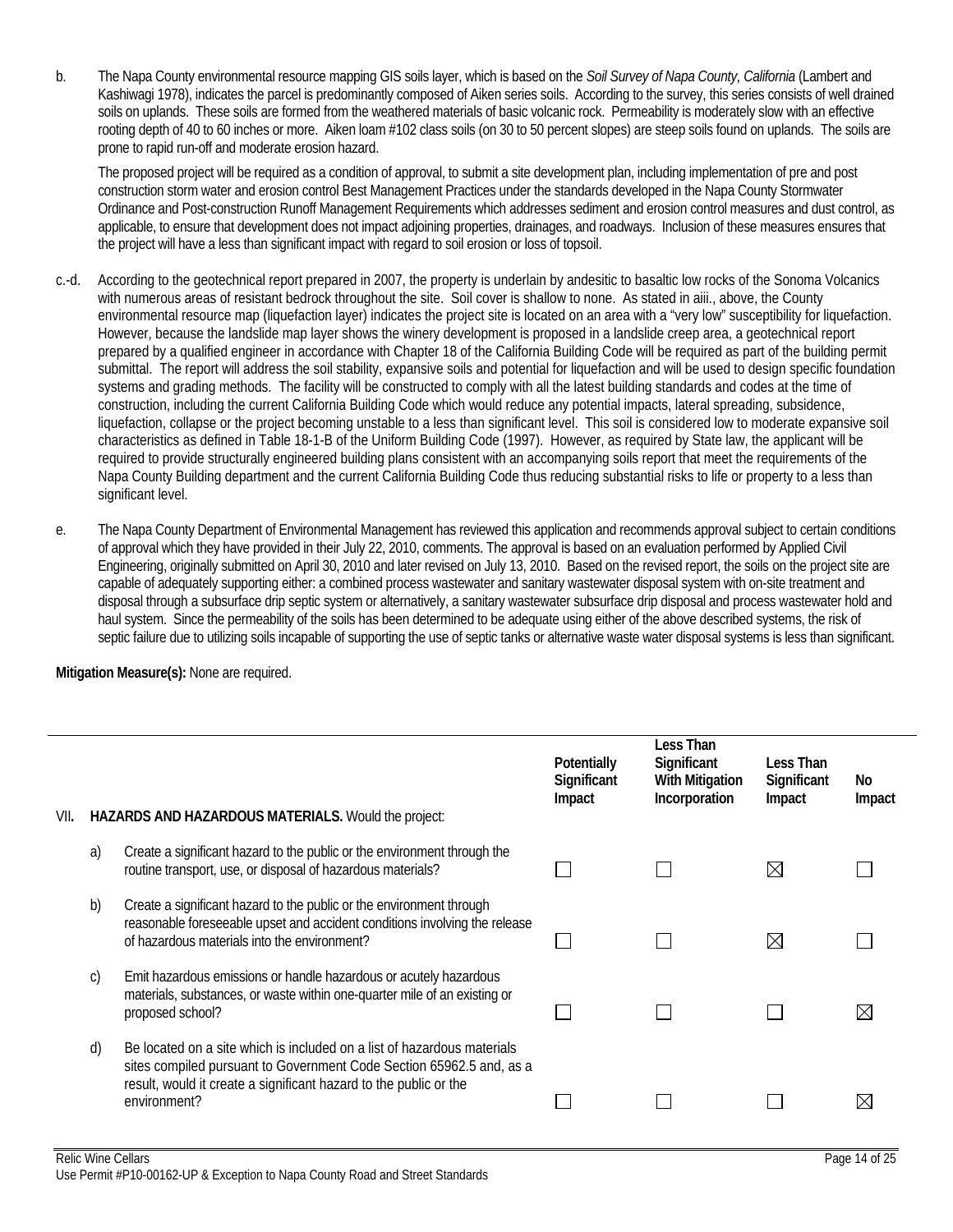|    |                                                                                                                                                                                                                                                                           | Potentially<br>Significant<br>Impact | Less Than<br>Significant<br><b>With Mitigation</b><br>Incorporation | Less Than<br>Significant<br>Impact | No<br>Impact |
|----|---------------------------------------------------------------------------------------------------------------------------------------------------------------------------------------------------------------------------------------------------------------------------|--------------------------------------|---------------------------------------------------------------------|------------------------------------|--------------|
| e) | For a project located within an airport land use plan or, where such a<br>plan has not been adopted, within two miles of a public airport or public<br>use airport, would the project result in a safety hazard for people residing<br>or working in the project area?    |                                      |                                                                     |                                    | ⋉            |
|    | For a project within the vicinity of a private airstrip, or, where such a plan<br>has not been adopted, within two miles of a public airport or public use<br>airport, would the project result in a safety hazard for people residing or<br>working in the project area? |                                      |                                                                     |                                    |              |
| g) | Impair implementation of or physically interfere with an adopted<br>emergency response plan or emergency evacuation plan?                                                                                                                                                 |                                      |                                                                     | X                                  |              |
| h) | Expose people or structures to a significant risk of loss, injury or death<br>involving wild-land fires, including where wild-lands are adjacent to<br>urbanized areas or where residences are intermixed with wild-lands?                                                |                                      |                                                                     |                                    |              |

- a. b. The proposed project will not involve the routine transport, use, or disposal of hazardous materials other than those small amounts normally used in winery operations. As required in the conditions of approval memo from Environmental Management dated July 22, 2010, a Business Activities Page (for non-threshold storage of hazardous materials) or a Hazardous Materials Business Plan must be filed by the applicant within 30 days of any hazardous material reaching reportable levels. Part of the plan must include a CUPA - Related Business Activity Form disclosing the types and amounts of hazardous material the applicant intends to store on the project site. These hazardous materials could include equipment related liquids (fuel, solvents, and lubricants) as well as agricultural related chemicals used in the course of routine winery operations. This plan is required by the Department of Environmental Management to be submitted for review, approval, and future monitoring prior to occupancy of any new winery facility. However, in the event that a future use involves the use, storage or transportation of greater than 55 gallons liquid or 500 pounds of hazardous materials, a use permit and subsequent environmental assessment will be required in accordance with the Napa County Zoning Ordinance prior to establishment of the use. Said documentation and monitoring reduces the potential environmental impact to a less than significant level. The proposed project would not result in a significant hazard to the public or the environment through reasonable foreseeable upset and accident conditions involving the release of hazardous materials into the environment.
- c. There are no schools located within one-quarter mile from the proposed project site.
- d. The proposed site is not on any known list of hazardous materials sites.
- e.-f. The project site is not located within two miles of a public airport or public use airport and is outside any airport compatibility zones therefore no impact on people residing or working in the area is expected. The project site is not located within the vicinity of any private airports and therefore would not result in a safety hazard.
- g. The applicant has applied for an Exception to the Napa County Road and Street Standards for the 1,200 foot winery access road from Soda Canyon Road serving the project. The Exception is requested for two sections of roadway to preserve mature oak trees and rock outcroppings and reduce grading on steep slopes adjacent to a drainage. The civil improvements were reviewed by the Napa County Fire Marshal and the Public Works Departments. With the inclusion of conditions of approval including: widening the entrance on Soda Canyon Road; reducing slopes to range from 10 – 20 % maximum; trimming vegetation to improve traffic visibility; scheduling separate arrival and departures times for visitors, marketing events and deliveries; and, installing yield signs, they found the improvements will not impair emergency ingress or egress and will thus result in a negative impact on emergency response and evacuation planning.
- h. The project is located in a wildland-urban interface where upland hardwood forests of oak and madrone, chaparral and grasslands that dominate much of the area surrounding this parcel, are subject to a heightened wild-land fire risk during the dry season. The winery is 1,400 feet northeast of the Soda Canyon Volunteer Fire Department and ten mile east of the Town of Yountville Fire Department. In addition, the California Department of Forestry/Napa County Fire Marshal has reviewed the project as proposed and has included conditions of approval in his comments dated June 10, 2010, that require fire safety equipment and water storage tanks for fire protection to be incorporated into the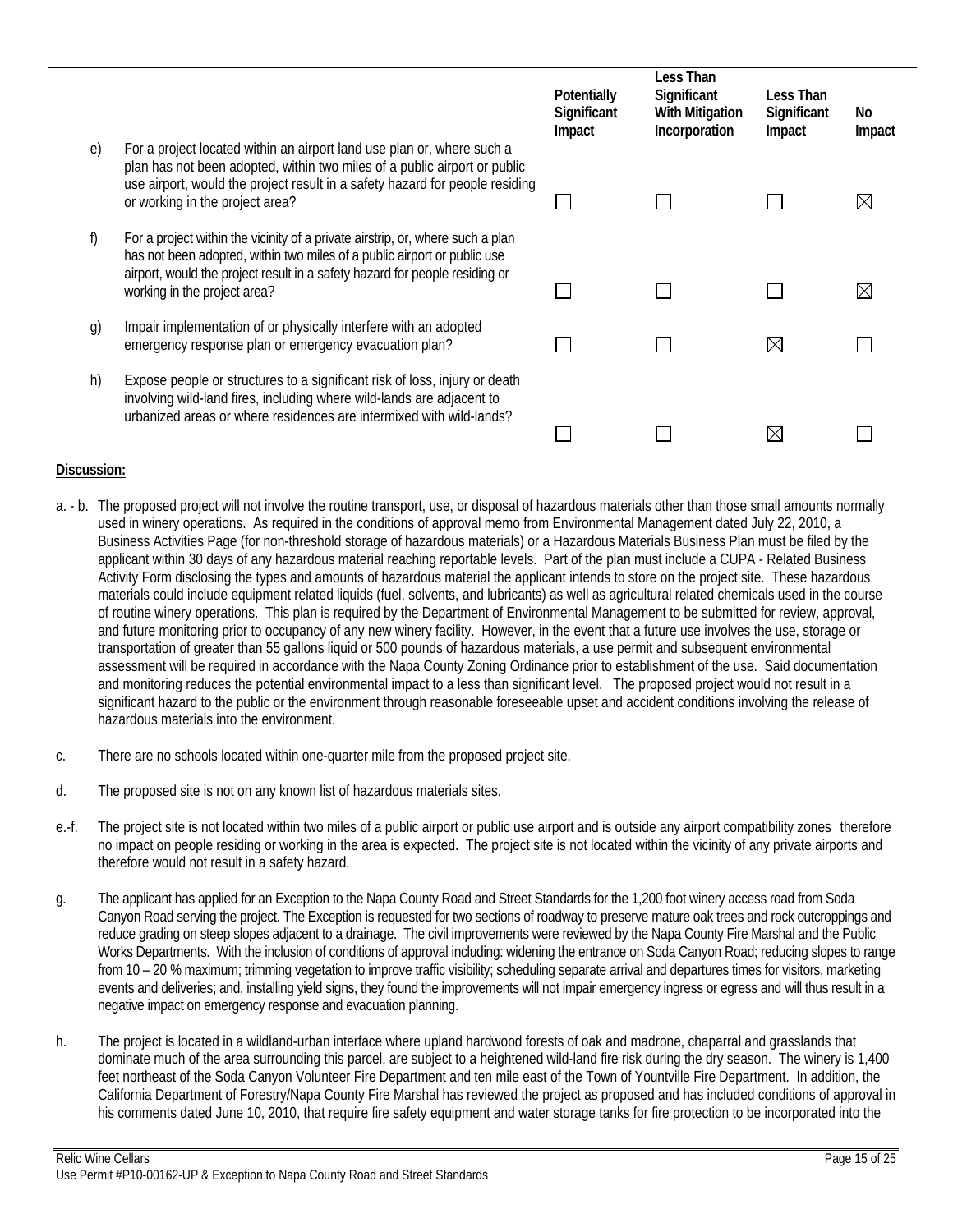project. With the addition of these safety measures and conditions, exposure of people or structures to a significant risk of loss, injury or death involving wild-land fires as a result of the project development is expected to be less than significant.

**Mitigation Measure(s):** None required.

| VIII. |              | HYDROLOGY AND WATER QUALITY. Would the project:                                                                                                                                                                                                                                                                                                                                                           | Potentially<br>Significant<br>Impact | Less Than<br>Significant<br><b>With Mitigation</b><br>Incorporation | Less Than<br>Significant<br>Impact | No<br>Impact |
|-------|--------------|-----------------------------------------------------------------------------------------------------------------------------------------------------------------------------------------------------------------------------------------------------------------------------------------------------------------------------------------------------------------------------------------------------------|--------------------------------------|---------------------------------------------------------------------|------------------------------------|--------------|
|       | a)           | Violate any water quality standards or waste discharge requirements?                                                                                                                                                                                                                                                                                                                                      |                                      |                                                                     | $\boxtimes$                        |              |
|       | b)           | Substantially deplete groundwater supplies or interfere substantially with<br>groundwater recharge such that there would be a net deficit in aquifer<br>volume or a lowering of the local groundwater table level (e.g., the<br>production rate of pre-existing nearby wells would drop to a level which<br>would not support existing land uses or planned uses for which permits<br>have been granted)? |                                      |                                                                     | $\boxtimes$                        |              |
|       | C)           | Substantially alter the existing drainage pattern of the site or area,<br>including through the alteration of the course of a stream or river, in a<br>manner which would result in substantial erosion or siltation on- or off-<br>site?                                                                                                                                                                 |                                      |                                                                     | $\boxtimes$                        |              |
|       | d)           | Substantially alter the existing drainage pattern of the site or area,<br>including through the alteration of the course of a stream or river, or<br>substantially increase the rate or amount of surface runoff in a manner<br>which would result in flooding on- or off-site?                                                                                                                           |                                      |                                                                     | $\boxtimes$                        |              |
|       | e)           | Create or contribute runoff water which would exceed the capacity of<br>existing or planned stormwater drainage systems or provide substantial<br>additional sources of polluted runoff?                                                                                                                                                                                                                  |                                      |                                                                     | $\boxtimes$                        |              |
|       | f)           | Otherwise substantially degrade water quality?                                                                                                                                                                                                                                                                                                                                                            |                                      |                                                                     | $\boxtimes$                        |              |
|       | g)           | Place housing within a 100-year flood hazard area as mapped on a federal<br>Flood Hazard Boundary or Flood Insurance Rate Map or other flood<br>hazard delineation map?                                                                                                                                                                                                                                   |                                      |                                                                     |                                    | $\boxtimes$  |
|       | h)           | Place within a 100-year flood hazard area structures which would impede<br>or redirect flood flows?                                                                                                                                                                                                                                                                                                       | L.                                   |                                                                     |                                    | $\boxtimes$  |
|       | i)           | Expose people or structures to a significant risk of loss, injury or death<br>involving flooding, including flooding as a result of the failure of a levee or<br>dam?                                                                                                                                                                                                                                     |                                      |                                                                     |                                    | $\boxtimes$  |
|       | $\mathbf{I}$ | Inundation by seiche, tsunami, or mudflow?                                                                                                                                                                                                                                                                                                                                                                |                                      |                                                                     | $\boxtimes$                        |              |

### **Discussion:**

a. The proposed project will not violate any known water quality standards or waste discharge requirements. An existing on-site well located in the southwest quadrant of the parcel will provide water for the proposed winery, landscaping and maintain fire protection to full capacity. Wells serving potable water must meet all County and State water purity standards. On-going well monitoring and reporting is also required by the Napa County Environmental Management Department to ensure no State or local violations occur.

 A wastewater feasibility site evaluation was performed by Applied Civil Engineering, Inc., on November 9, 2009, for the purpose of determining the feasibility of disposing of the winery process wastewater and domestic sanitary wastewater generated by the proposed winery via an onsite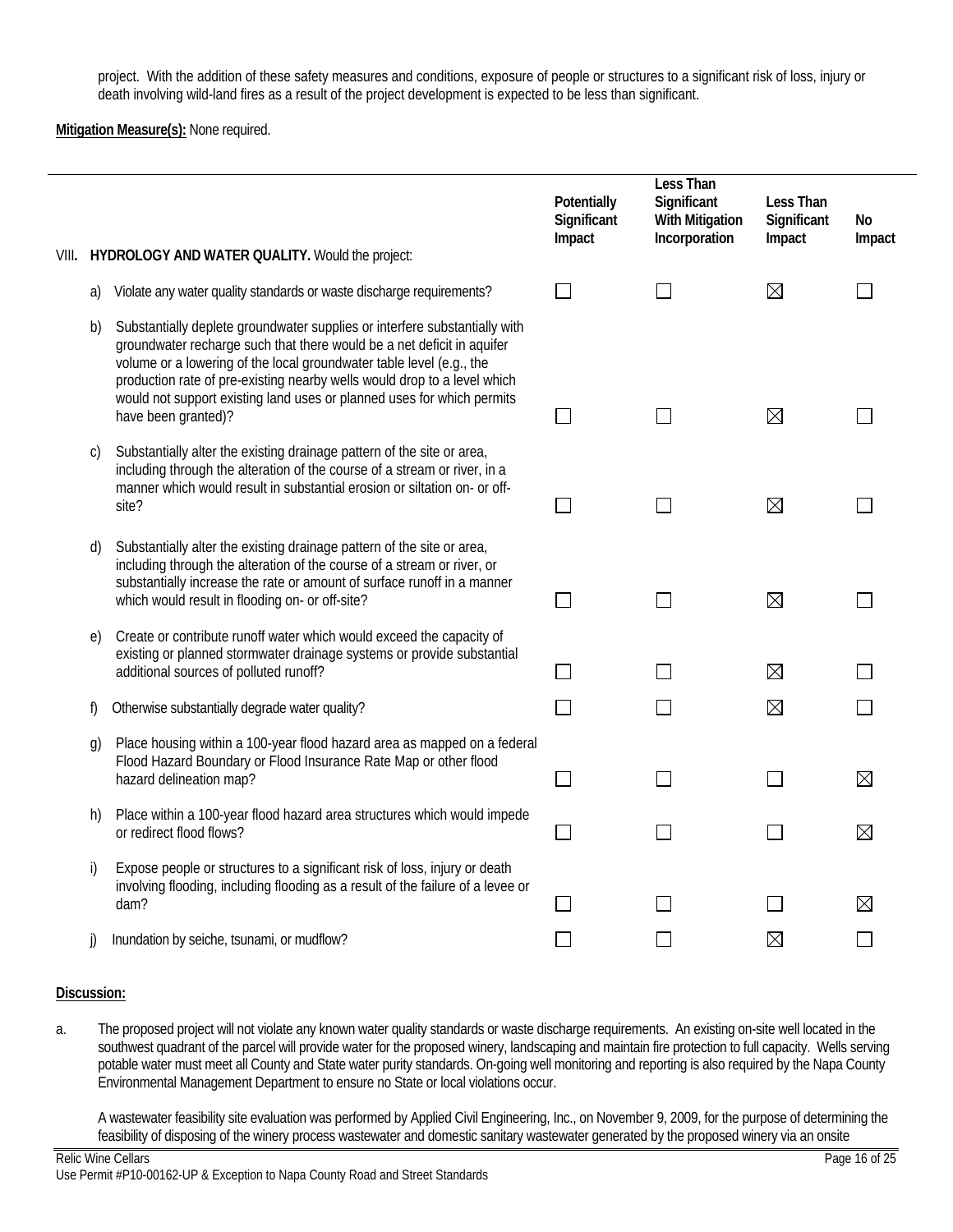wastewater disposal system. A final report, submitted in March of 2010, determined two options for wastewater disposal were feasible based on the soil conditions, proposed wastewater flows and available area on the site. The first option is a combined sanitary and process wastewater disposal field in which all sanitary and process wastewater would be treated and disposed of onsite in a subsurface drip type septic system; the second option is the implementation of a subsurface drip disposal field to dispose of the sanitary wastewater while the process wastewater will be temporarily stored and then hauled off site for treatment and disposal by the East Bay Municipal Utility District or similar municipal wastewater treatment plant. The Napa County Environmental Management Department has reviewed the Wastewater Disposal Feasibility Study (dated March 31, 2010) as well as compliance with applicable setbacks to surrounding septic systems with regards to the proposed cave systems and recommends approval as conditioned.

 Finally, since the project construction activity will result in disturbance of greater than one acre (1.8 acres) the applicant will be required to obtain all necessary permits from the Napa County Department of Public Works and the Regional Water Quality Control Board, including submittal of a Notice of Intent and a Stormwater Pollution Prevention Plan (SWPPP) prior to any grading or construction activity. The SWPPP and grading permit will provide for adequate on site containment of runoff during storm events including erosion control measures such as placement of siltation devices and implementation of Best Management Practices throughout the development area. Therefore, with the inclusion of the above mentioned required permits and Department of Public Works comments as conditions of approval, the project will not have the potential to significantly impact any water quality standards or waste discharge requirements.

b. The project would not result in a substantial depletion of groundwater supplies or interfere with the recharge of groundwater supplies. Currently, water is supplied by one existing on-site well. The applicant has prepared a Phase One Water Availability Analysis for the current and projected water use for the proposed project. Based on the report, the property is not currently being used in such a way as to create water demand. The total current water demand for this property is therefore, **0.00 af/yr.**

 The County's allowable water allotment is based on parcel location. The project is located in the County's Mountain area which has an established acceptable water extraction volume of 0.5 acre feet per acre per year. The project parcel is 10.29 acres (10.30 acres per the Assessor) resulting in a threshold for the property of 5.1 acre feet per year. The Phase I report estimates the projected groundwater demand for the site at build-out (Phase I, II) will be **0.53 af/yr** including: 0.53 the Winery and associated landscaping.

 Public Works has commented the proposed project would not have a significant impact on groundwater supplies or static water levels neighboring wells because the resulting water demand totaling **0.53 af/yr** is well below the established County water allotment of **5.10 af/yr** and would therefore be a less than significant impact.

- c e. The proposed project will not substantially alter the drainage pattern on site or cause a significant increase in erosion or siltation or substantially increase the rate or amount of surface runoff in a manner which would result in erosion or siltation on or off site. The winery will be located approximately 1,100 feet from Soda Creek, which is the nearest blue-line stream. It runs parallel to Soda Canyon Road and eventually flows into the Napa River 4 1/2 miles southwest of the project site. No work in or around these water courses is proposed. The project proposes earth disturbing activities of greater than one acre in the amount of 1.8 acres. During Phase I construction, 1,500 cubic yards of spoils will be generated by the project and 1,000 cubic yards of these spoils will be used for on-site construction. The remaining 500 yards of spoils will be hauled off-site and disposed of in accordance with applicable State and County regulations. Phase II construction for the cave is planned for 2015 and will generate 1,700 cubic yards of spoils. All spoils from this phase will be removed from the site as they are generated thus, no temporary on-site storage is proposed. Removal of cave spoils must comply with all applicable State and County codes and regulations for proper disposal. As mentioned above, the project will require an SWPPP addressing containment of runoff during storm events including erosion control measures such as placement of siltation devices and implementation of Best Management Practices (BMP) throughout the development area. BMP's will also be employed for post development runoff to ensure containment and management of run-off does not increase from the pre-development runoff volume. By implementing Best Management Practices through site design and source control, the project is not expected to create or contribute runoff water which would exceed the capacity of existing or planned stormwater drainage systems or provide substantial additional sources of polluted runoff resulting in a less than significant impact.
- f. There are no other factors in this project that would otherwise degrade water quality. The Department of Environmental Management has reviewed the wastewater feasibility report and found the proposed system adequate to meet the winery's wastewater needs as conditioned. No information has been submitted that would indicate a substantial impact to water quality.
- g. i. The subject parcel does not fall within a 100-year flood hazard area as mapped on a federal Flood Hazard Boundary or Flood Insurance Rate Map or other flood hazard delineation map and no new housing is proposed for this project; the project is not within a dam or levee inundation area as mapped on the Napa County Environmental Resource map layers for Floodplain, Flood Zones or Dam Levee Inundation. No impact would result.
- j. The project area is located at approximately 900 feet above mean sea level. Impacts to the project due to global warming will have no effect on the project either because changes in the global sea level are estimated by the Intergovernmental Panel on Climate Change to rise between 0.6 and 2 feet over the next century (IPCC, 2007). Thus, the project will not expose people or structures to a significant risk of loss, injury or death due to inundation by seiche, mudflow, tsunami or sea level rise and will therefore result in a less than significant impact.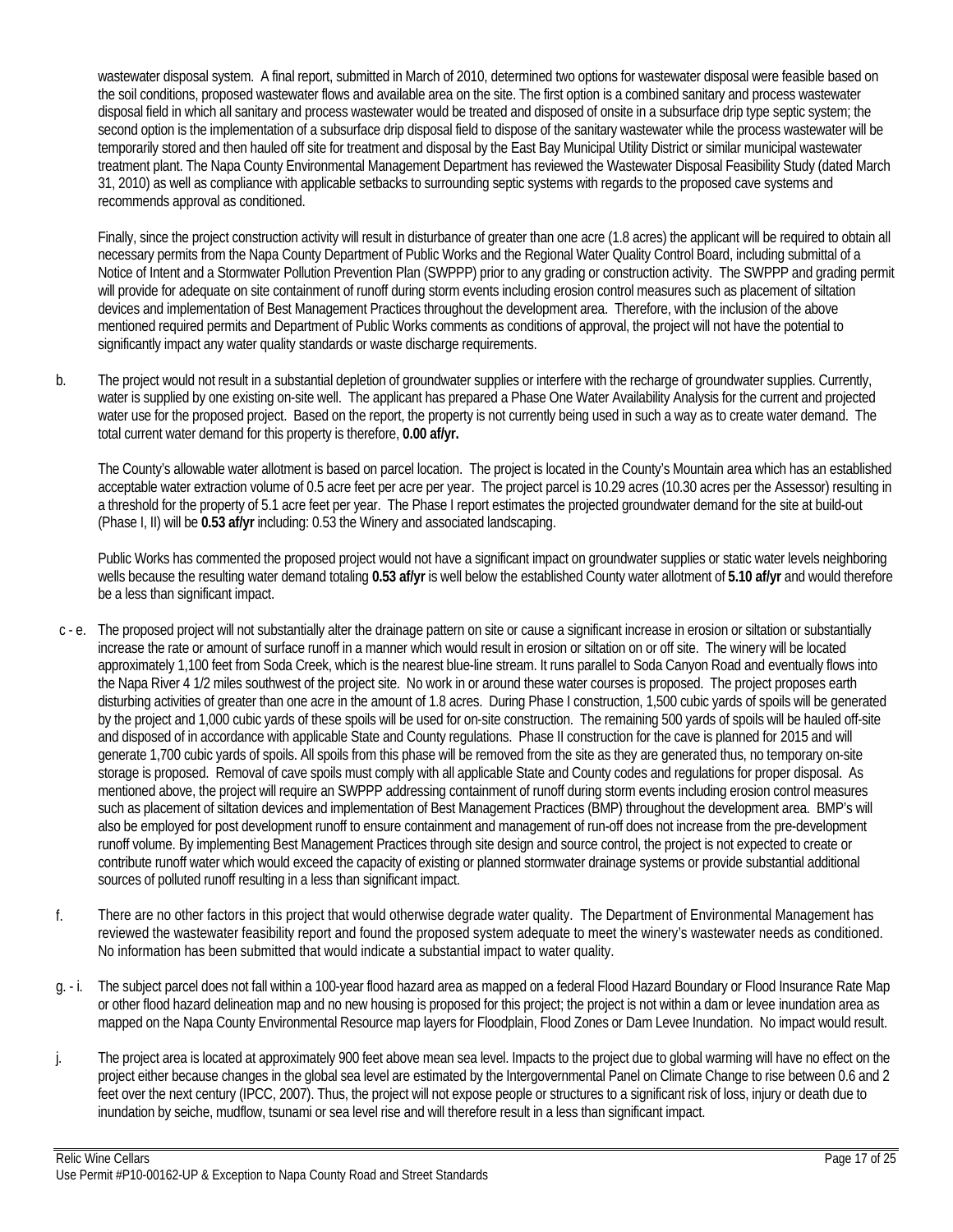| IX.            | <b>LAND USE AND PLANNING. Would the project:</b>                                                                                                                                                                                                                                               | Potentially<br>Significant<br>Impact | Less Than<br>Significant<br><b>With Mitigation</b><br>Incorporation | Less Than<br>Significant<br>Impact | No<br>Impact |
|----------------|------------------------------------------------------------------------------------------------------------------------------------------------------------------------------------------------------------------------------------------------------------------------------------------------|--------------------------------------|---------------------------------------------------------------------|------------------------------------|--------------|
| a)<br>b)<br>C) | Physically divide an established community?<br>Conflict with any applicable land use plan, policy, or regulation of an agency<br>with jurisdiction over the project (including, but not limited to the general<br>plan, specific plan, local coastal program, or zoning ordinance) adopted for |                                      |                                                                     |                                    | $\boxtimes$  |
|                | the purpose of avoiding or mitigating an environmental effect?<br>Conflict with any applicable habitat conservation plan or natural community<br>conservation plan?                                                                                                                            |                                      |                                                                     | $\times$                           | $\boxtimes$  |

- a. b. The project as proposed will not physically divide an established community. The established community is rooted in agriculture which the project will extend through its viticulture activities. The County has designated lands for agricultural development and, as proposed, the project is consistent with the Agriculture, Watershed & Open Space (AWOS) General Plan designation of the recently adopted and certified Napa County General Plan 2008. The project site is zoned Agriculture Watershed which allows wineries and associated improvements subject to approval of a use permit and provided that all of the conditions set forth in the Napa County Zoning Ordinance are met. Therefore, because the project is consistent with established adopted Napa County plans and policies, the proposed project does not present any conflict with any applicable land use plan, policy, or regulation of an agency with jurisdiction over the project (including, but not limited to the general plan, specific plan, local coastal program, or zoning ordinance) adopted for the purpose of avoiding or mitigating an environmental effect.
- c. There are no habitat conservation plans or natural community conservation plans applicable to the property.

### **Mitigation Measure(s):** None required.

| MINERAL RESOURCES. Would the project:<br>Х. |    | Potentially<br>Significant<br>Impact                                                                                                                                     | Less Than<br>Significant<br><b>With Mitigation</b><br>Incorporation | Less Than<br>Significant<br>Impact | No<br>Impact |             |
|---------------------------------------------|----|--------------------------------------------------------------------------------------------------------------------------------------------------------------------------|---------------------------------------------------------------------|------------------------------------|--------------|-------------|
|                                             | a) | Result in the loss of availability of a known mineral resource that would be<br>of value to the region and the residents of the state?                                   |                                                                     |                                    |              | $\boxtimes$ |
|                                             | b) | Result in the loss of availability of a locally-important mineral resource<br>recovery site delineated on a local general plan, specific plan or other land<br>use plan? |                                                                     |                                    |              | $\boxtimes$ |

### **Discussion:**

a.- b. Based on the recently adopted Napa County General Plan ( 2008 ) and the Napa County Environmental Sensitivity maps (Soil Type, Surficial Deposits Overlays) the proposed project site does not contain any known mineral resources nor is it designated as a locally important mineral resources recovery site and therefore project would not result in impacts to mineral resources.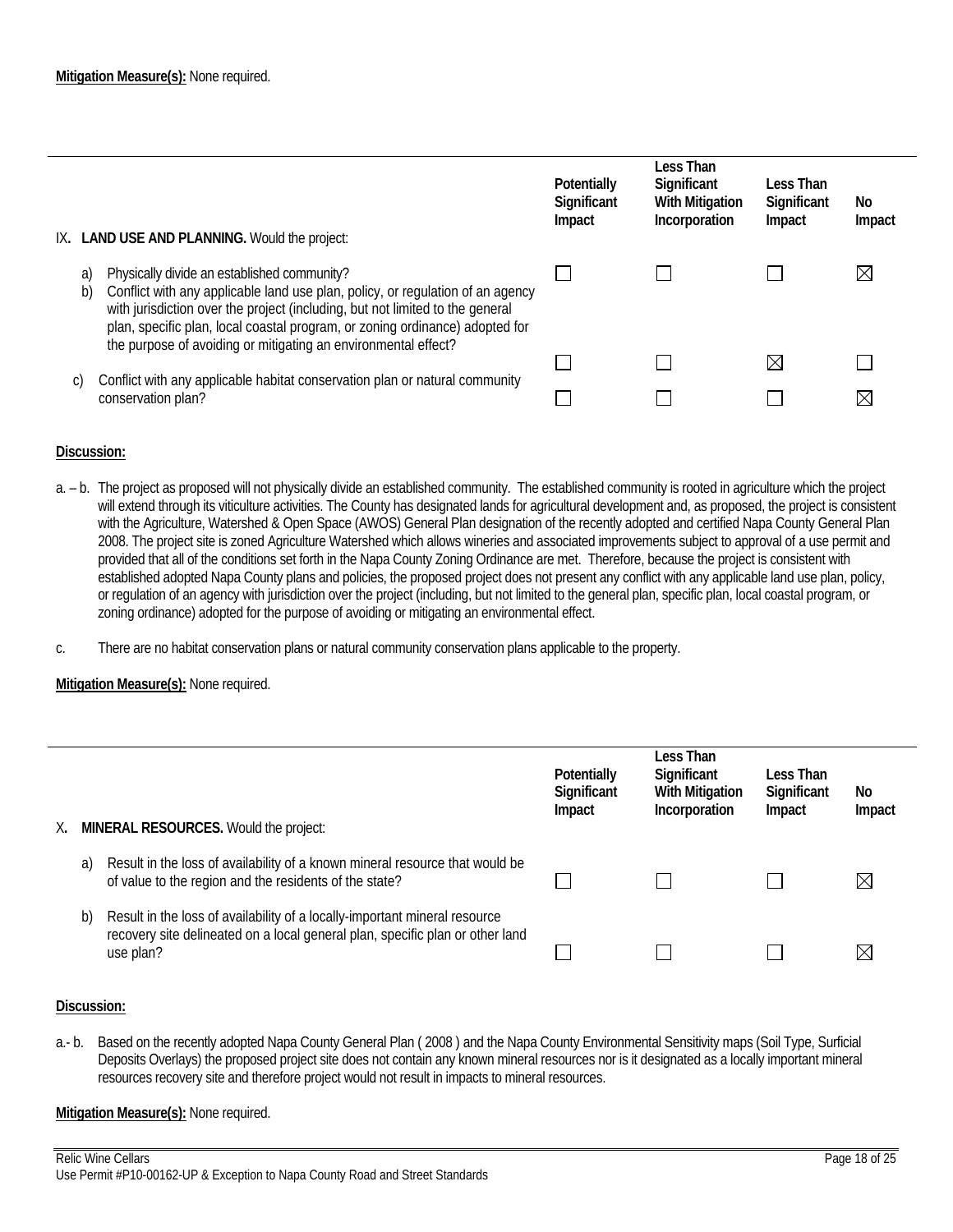| XI. |            | NOISE. Would the project result in:                                                                                                                                                                                                                                       | Potentially<br>Significant<br>Impact | Less Than<br>Significant<br><b>With Mitigation</b><br>Incorporation | Less Than<br>Significant<br>Impact | No<br>Impact |
|-----|------------|---------------------------------------------------------------------------------------------------------------------------------------------------------------------------------------------------------------------------------------------------------------------------|--------------------------------------|---------------------------------------------------------------------|------------------------------------|--------------|
|     |            |                                                                                                                                                                                                                                                                           |                                      |                                                                     |                                    |              |
|     | a)         | Exposure of persons to or generation of noise levels in excess of standards<br>established in the local general plan or noise ordinance, or applicable<br>standards of other agencies?                                                                                    |                                      |                                                                     | $\boxtimes$                        |              |
|     | b)         | Exposure of persons to or generation of excessive groundborne vibration or<br>groundborne noise levels?                                                                                                                                                                   |                                      |                                                                     | $\boxtimes$                        |              |
|     | C)         | A substantial permanent increase in ambient noise levels in the project<br>vicinity above levels existing without the project?                                                                                                                                            |                                      |                                                                     | $\boxtimes$                        |              |
|     | d)         | A substantial temporary or periodic increase in ambient noise levels in the<br>project vicinity above levels existing without the project?                                                                                                                                |                                      |                                                                     | $\boxtimes$                        |              |
|     | e)         | For a project located within an airport land use plan or, where such a plan<br>has not been adopted, within two miles of a public airport or public use<br>airport, would the project expose people residing or working in the project<br>area to excessive noise levels? |                                      |                                                                     |                                    | $\boxtimes$  |
|     | $\uparrow$ | For a project within the vicinity of a private airstrip, would the project expose<br>people residing or working in the project area to excessive noise levels?                                                                                                            |                                      |                                                                     |                                    |              |

a. - b. The proposed project will result in a temporary increase in noise levels during the project construction phase. Construction activities will be limited to daylight hours using properly muffled vehicles and noise generated during this time is not anticipated to be significant. Construction activities would generally occur during the period between 7 am and 7 pm on weekdays - normal waking hours. All construction activities will be conducted in compliance with the Noise Element of the General Plan (Chapter 11) and the Napa County Noise Ordinance (County Code Chapter 8.16) which establishes a limit of 60 dBA for general noise levels and 65 bBA for intermittent noises at various distances from the site.

 Past experience has determined that normal winery operations do not exceed the 60 dBA limit. The proposed winery is a small sized production facility which may increase ambient noise levels in the area due to the presence of the winery, but impacts are considered insignificant so long as the General Plan standards are met. Winery operations are not generally known to create excessive ground borne vibration or ground borne noise even during production season. Therefore, the proposed project would not result in exposure of people to excessive noise impacts.

c. - d. The project is proposed to be set back approximately 1,200 feet northwest of Soda Canyon Road which is a public collector road. The project site is entirely surrounded by large, rural residential open space parcels. The closest neighbor is located approximately 650 feet from the project site. Other surrounding residences are located west, south and east of the project site and are from 650 feet to 1,100 feet distant. These neighbors could be subjected to a permanent increase in ambient noise produced from day to day general winery operations. However, the anticipated level of noise to occur for the operation of the facility would be typical of other wineries currently operating in the vicinity and is not anticipated to be a substantial increase. The production area of the new winery and the Phase II caves will be located in the far eastern most quadrant of the project parcel which is furthest away from either of these residences. In addition, the winery floor plan is designed so that most of the operational activities will occur toward the rear of the buildings and inside the cave tunnels. This will help shield operational noise from the surrounding neighbors. Further, Napa County has a right to farm policy that proclaims that people may be subjected to noises and other annoyances from agricultural operations.

 Outdoor noise-producing activities associated with the use would generally occur from 7:00 am to 6:00 pm, except during harvest. The Napa County Code (Chapter 18.16) and standard conditions of approval address noise related issues including but not limited to prohibiting outdoor-amplified sound systems or amplified music for any outdoor activity and requiring that mechanical equipment be kept indoors or inside acoustical enclosures. Tours and Tasting and Events associated with the proposed marketing plan could create additional noise impacts since these visitors are likely to use the outdoor deck areas during tasting or events. However, based on the proposed design, the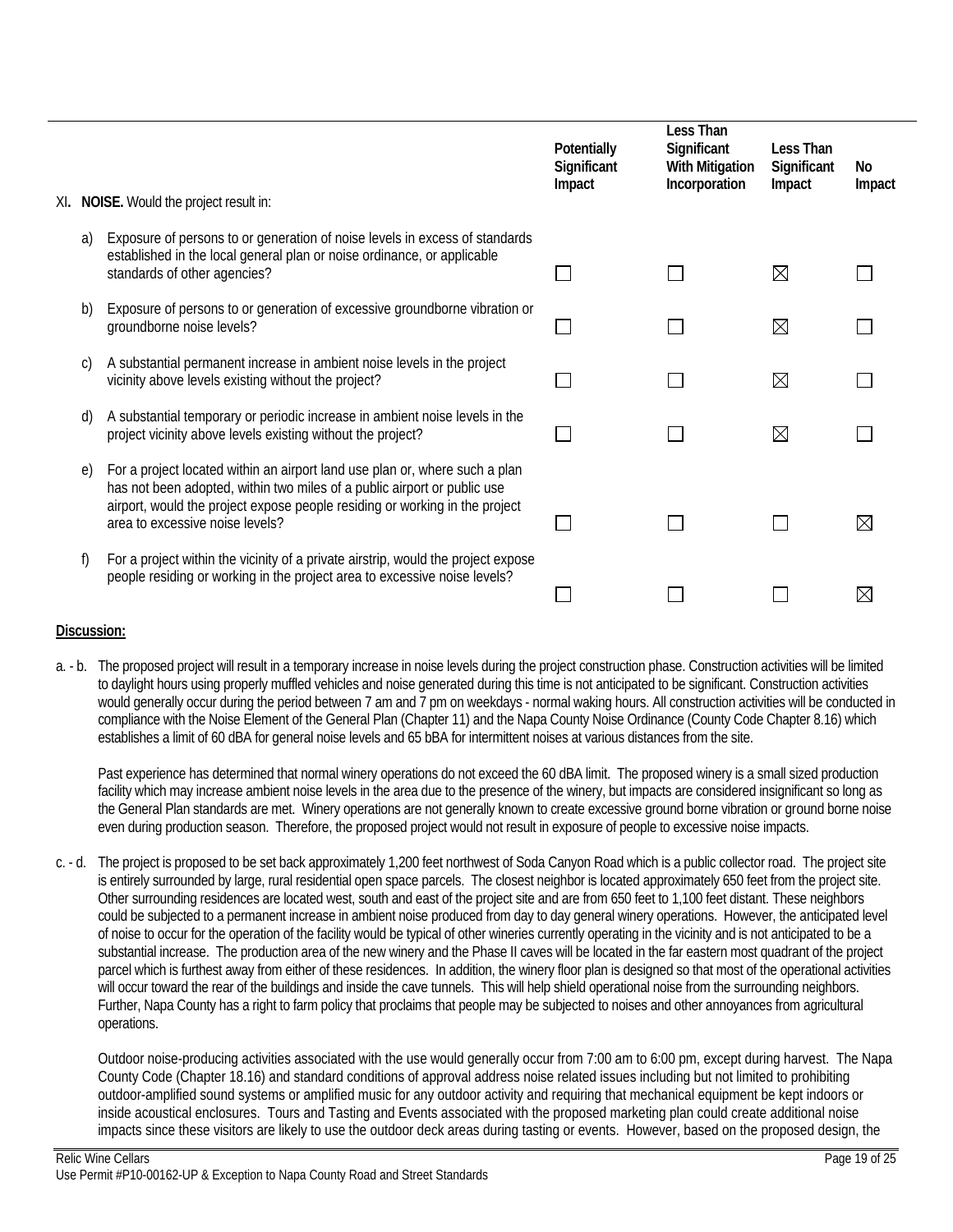outdoor decks are generally located at the front of the winery building which provides a shield from visitor noise for the neighbors living behind the winery on the ridge above the winery property. The design of the proposed project, together with adherence to the County Noise Ordinance, would ensure the proposed project would not result in substantial periodic or permanent increase in the ambient noise level in the project vicinity above levels existing without the project.

e.-f. The project is not subject to an Airport Land Use plan nor is it within the vicinity of a private airstrip; therefore, no impact.

### **Mitigation Measure(s):** None required.

| XII. POPULATION AND HOUSING. Would the project: |                                                                                                                                                                                                              | <b>Potentially</b><br>Significant<br>Impact | Less Than<br>Significant<br><b>With Mitigation</b><br>Incorporation | Less Than<br>Significant<br>Impact | No.<br>Impact |
|-------------------------------------------------|--------------------------------------------------------------------------------------------------------------------------------------------------------------------------------------------------------------|---------------------------------------------|---------------------------------------------------------------------|------------------------------------|---------------|
| a)                                              | Induce substantial population growth in an area, either directly (for example,<br>by proposing new homes and businesses) or indirectly (for example,<br>through extension of roads or other infrastructure)? |                                             |                                                                     | ⋉                                  |               |
| b)                                              | Displace substantial numbers of existing housing, necessitating the<br>construction of replacement housing elsewhere?                                                                                        |                                             |                                                                     |                                    |               |
| C)                                              | Displace substantial numbers of people, necessitating the construction of<br>replacement housing elsewhere?                                                                                                  |                                             |                                                                     |                                    |               |

### **Discussion:**

a. - c. The project involves the construction of a moderately sized winery facility in two phases. The proposed project would not result in the inducement of substantial population growth, either directly or indirectly. No new homes or roads are proposed. The winery will include 4 full-time employees including seasonal workers during Harvest. The proposed number of employees may lead to some population growth in Napa County. However, based on the County's, *Baseline Data Report,* total housing units currently programmed in county and municipal housing elements exceed the Association of Bay Area Governments' (ABAG) growth projections by some 15%. Since the County has a projected low to moderate growth rate and overall adequate programmed housing supply, the population growth associated with the project does not rise to a level of environmental significance. Additionally, the County has adopted a development impact fee to provide funds for constructing affordable housing. This fee is charged to all new non-residential development based on the gross square footage of building area multiplied by the applicable fee by type of use listed in Chapter 15.60.100, Table A. The fee is required to be paid prior to release of building permit resulting in a less than significant impact for population growth. The project will not displace any housing or divide any established communities. No housing or people will be displaced as a result of the proposed project

| XIII. |    | <b>PUBLIC SERVICES.</b> Would the project result in:                                                                                                                                                                                                                                                                                                                                                        | Potentially<br>Significant<br>Impact | Less Than<br>Significant<br><b>With Mitigation</b><br>Incorporation | Less Than<br>Significant<br>Impact | No<br>Impact |
|-------|----|-------------------------------------------------------------------------------------------------------------------------------------------------------------------------------------------------------------------------------------------------------------------------------------------------------------------------------------------------------------------------------------------------------------|--------------------------------------|---------------------------------------------------------------------|------------------------------------|--------------|
|       | a) | Substantial adverse physical impacts associated with the provision of new<br>or physically altered governmental facilities, need for new or physically<br>altered governmental facilities, the construction of which could cause<br>significant environmental impacts, in order to maintain acceptable service<br>ratios, response times or other performance objectives for any of the<br>public services: |                                      |                                                                     |                                    |              |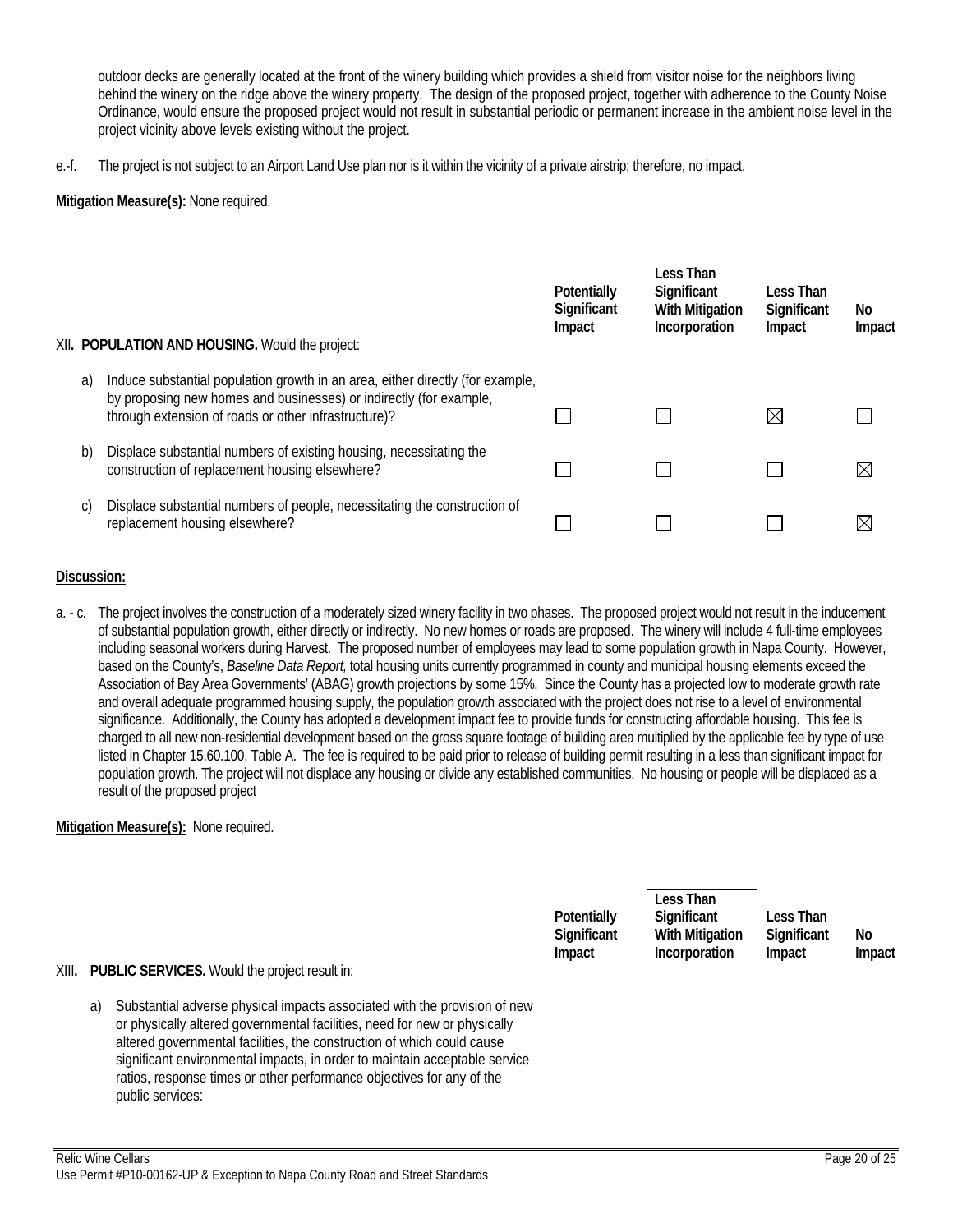| Fire protection?         | Potentially<br>Significant<br>Impact | Less Than<br>Significant<br><b>With Mitigation</b><br>Incorporation | Less Than<br>Significant<br>Impact<br>$\boxtimes$ | No<br>Impact |
|--------------------------|--------------------------------------|---------------------------------------------------------------------|---------------------------------------------------|--------------|
| Police protection?       |                                      |                                                                     | $\boxtimes$                                       |              |
| Schools?                 |                                      |                                                                     | $\boxtimes$                                       |              |
| Parks?                   |                                      |                                                                     | $\boxtimes$                                       |              |
| Other public facilities? |                                      |                                                                     | $\boxtimes$                                       |              |

a. No new or altered government facilities that provide public services will be constructed as a result of this project. Fire protection measures are required as part of the development in accordance with the Napa County Fire Marshall's conditions of approval for the project. The proposed use of the new Type 1 cave (exclusively for the wine barrel storage with no public access), reduces to a minimum level the exposure of visitors, employees to emergency situations, and thus the need to provide new or altered fire protection service. The additional demand placed on existing services as a result of the winery development would be marginal. There will be no foreseeable impact to emergency response times as the property has good public road access and adequate area within the site to maneuver fire safety vehicles and equipment. School impact mitigation fees, which assist local school districts with capacity building measures, will be levied pursuant to building permit submittal. The proposed project will have little to no impact on public parks. County revenue resulting from any building permit fees, property tax increases and wine sales tax, will help meet the costs of providing public services to the property. The proposed project will have a less than significant impact on public services.

### **Mitigation Measure(s):** None required.

|    | XIV. RECREATION. Would the project:                                                                                                                                                             | Potentially<br>Significant<br>Impact | Less Than<br>Significant<br><b>With Mitigation</b><br>Incorporation | Less Than<br>Significant<br>Impact | No<br>Impact |
|----|-------------------------------------------------------------------------------------------------------------------------------------------------------------------------------------------------|--------------------------------------|---------------------------------------------------------------------|------------------------------------|--------------|
| a) | Increase the use of existing neighborhood and regional parks or other<br>recreational facilities such that substantial physical deterioration of the<br>facility would occur or be accelerated? |                                      |                                                                     |                                    | $\boxtimes$  |
| b) | Does the project include recreational facilities or require the construction<br>or expansion of recreational facilities which might have an adverse<br>physical effect on the environment?      |                                      |                                                                     |                                    | ⋉            |

### **Discussion:**

a. - b. This project proposes wine tours and tasting and marketing visitors to the site. Visits to local neighborhood and regional parks by these visitors is expected to be minimal and would not significantly increase the use of existing neighborhood and regional parks or other recreational facilities. The project does not include recreational facilities or require the construction or expansion of recreational facilities that would have an adverse physical impact on the environment.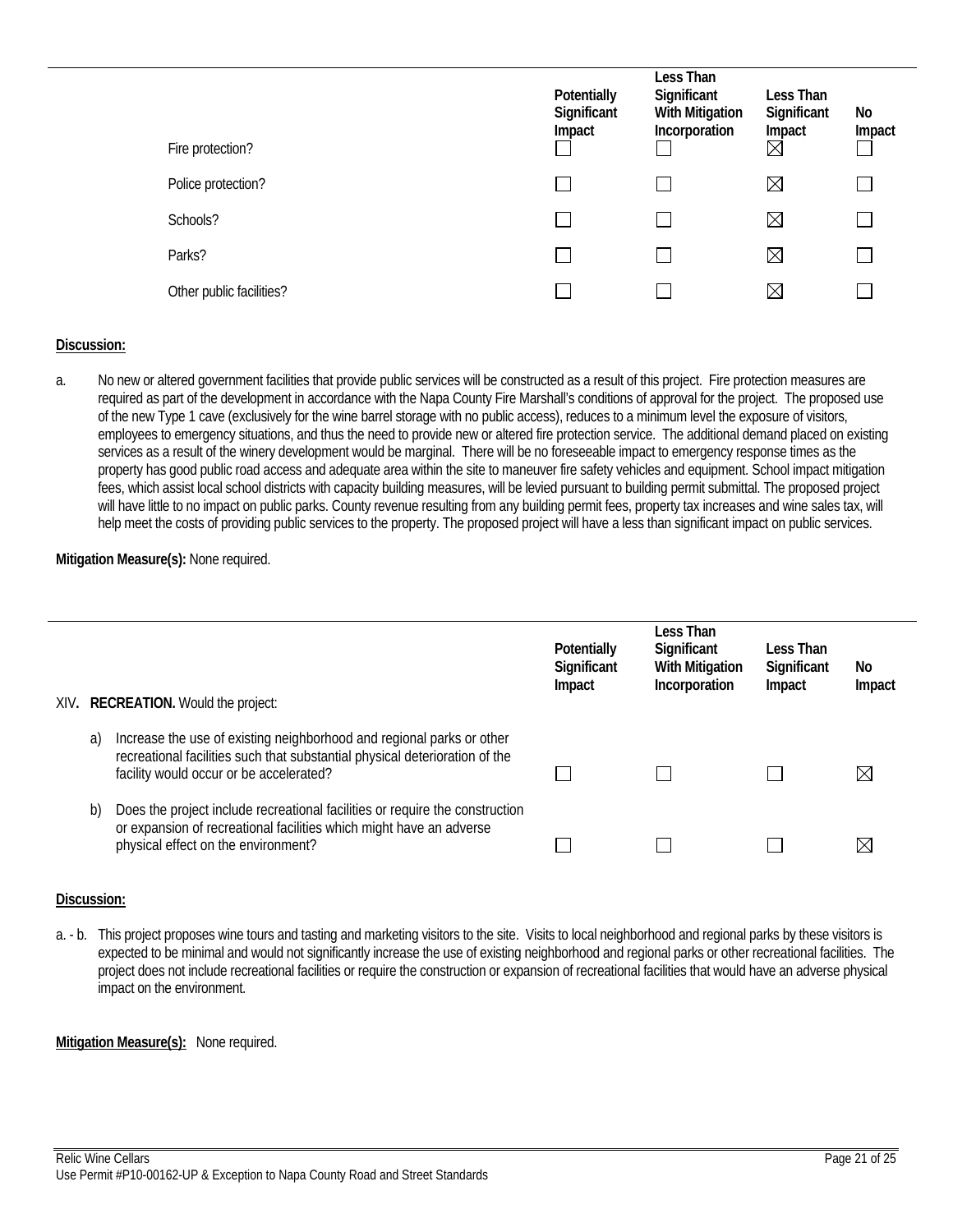|          | XV. TRANSPORTATION/TRAFFIC. Would the project:                                                                                                                                                                                                                                               | Potentially<br>Significant<br>Impact | Less Than<br>Significant<br><b>With Mitigation</b><br>Incorporation | Less Than<br>Significant<br>Impact | No<br>Impact |
|----------|----------------------------------------------------------------------------------------------------------------------------------------------------------------------------------------------------------------------------------------------------------------------------------------------|--------------------------------------|---------------------------------------------------------------------|------------------------------------|--------------|
| a)       | Cause an increase in traffic which is substantial in relation to the existing<br>traffic load and capacity of the street system (i.e., result in a substantial<br>increase in either the number of vehicle trips, the volume to capacity ratio<br>on roads, or congestion at intersections)? |                                      |                                                                     | $\boxtimes$                        |              |
| b)       | Exceed, either individually or cumulatively, a level of service standard<br>established by the county congestion management agency for designated<br>roads or highways?                                                                                                                      |                                      |                                                                     | $\boxtimes$                        |              |
| C)<br>d) | Result in a change in air traffic patterns, including either an increase in<br>traffic levels or a change in location that result in substantial safety risks?<br>Substantially increase hazards due to a design feature, (e.g., sharp curves                                                |                                      |                                                                     |                                    | ⋉            |
| e)       | or dangerous intersections) or incompatible uses (e.g., farm equipment)?<br>Result in inadequate emergency access?                                                                                                                                                                           |                                      |                                                                     | 8<br>N                             |              |
| t)<br>g) | Result in inadequate parking capacity?<br>Conflict with adopted policies, plans, or programs supporting alternative<br>transportation (e.g., bus turnouts, bicycle racks)?                                                                                                                   |                                      |                                                                     | $\boxtimes$                        |              |

- a. b. The project is located on a 10.30 acre parcel with access off a private driveway on the east side of Soda Canyon Road approximately four miles north of its intersection with Silverado Trail. Soda Canyon Road is a collector road connecting with Silverado Trail and eventually to State Hwy 221/29 some 12 miles to the south. Soda Canyon Road is basically a forty foot wide, a two-lane rural road with no left turn lane at the winery site. On April 30, 2010, Applied Civil Engineering submitted a project traffic information sheet along with the, *Relic Wine Cellars Traffic Information Supporting Calculations*, report. These provide traffic calculations for estimated vehicle trips for daily and weekend operations and visitation and marketing events inclusive of employees, visitors and service vehicles including hold and haul truck trips. According to the report, the proposed project (including employees, tours and tasting visitors or marketing event visitors and truck deliveries) will generate a maximum of 19 daily trips on typical business days without a marketing event and 57 trips per day 13 times a year when one of the large events takes place. Napa County Public Works Average Daily Traffic (ADT) taken in July of 2003 was 396 vehicles. Currently, Soda Canyon is operating at a Level of Service (LOS) "A"- Free Flowing Travel; and, Silverado Trail at LOS "C" – Stable Operating Conditions. Conditions imposed by the winery access Road Exception will require visitation, marketing and deliveries to be scheduled so that they will not arrive or depart at the same time. As a result, vehicle trips will be spread throughout the day thus minimizing both the volume to capacity ratio on roads and congestion at intersections on the road network. Therefore, because calculated trip generation for the project will not result in a substantial increase in either the number of vehicle trips, the volume to capacity ratio on roads, or congestion at intersections, nor will it exceed, either individually or cumulatively, a level of service standard established by the county congestion management agency for designated roads or highways, the project related traffic increases will result in a less than significant traffic impact.
- c. The proposed project would not result in any change to air traffic patterns.
- d. The main access for the winery facility is proposed to be from the existing residential driveway on Soda Canyon Road. This driveway is approximately 1,200 feet long and begins on the east side of Soda Canyon just north of the Soda Canyon Volunteer Fire Station. The design and location of this driveway entrance at its connection to Soda Canyon Road will be improved to the 20 foot road standard and thus provide adequate sight distance for ingress and egress. A fifty foot deceleration lane will be added just south of the entrance so that vehicles traveling north can turn right into the entrance without impeding other northbound vehicles. Public Works has reviewed the project submittal and determined a left turn lane is not warranted for this project. The applicant also requests an Exception to the Napa County Road and Street Standards for a reduced winery road width from 18 feet with 2 foot shoulders to 14 feet with 2 foot shoulders for two sections of road totaling 400 feet; the remainder of the road will be constructed to the overall 20 foot Standard. Public Works will require road sections greater than 20% slopes to be reduced to 20% or less per the Napa County Road and Street Standards. Continuous maintenance of horizontal and vertical vegetation for a distance of 10 feet on both sides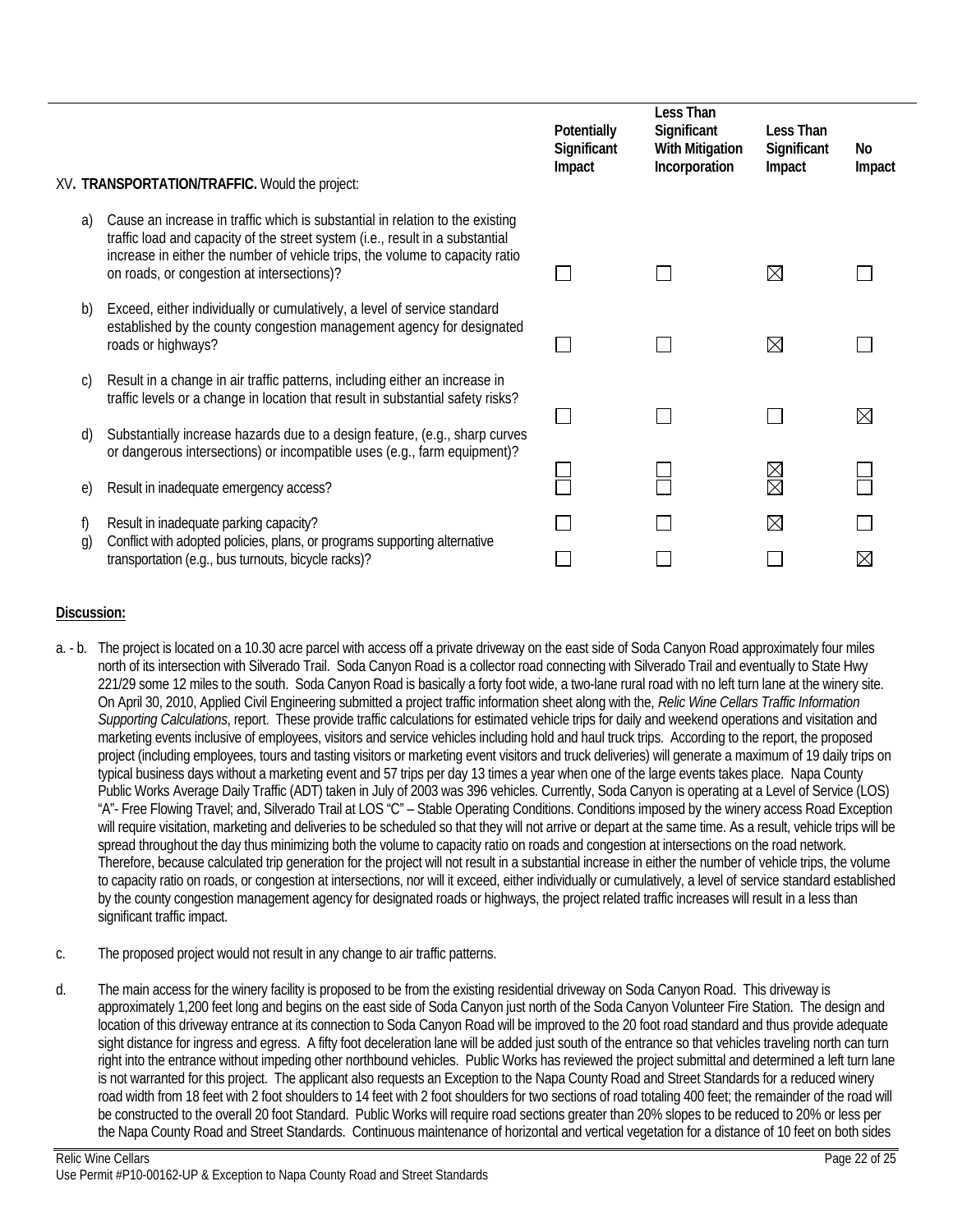of the winery access road will be required by the Fire Marshall for fire protection as a condition of approval for the Road Exception. The County Fire Marshall and the Department of Public Works have reviewed the requested Exception to the Napa County Road and Street Standards and recommend approval as specified in their conditions of approval for this project. Because the applicant shall meet the conditions of approval for all road improvements, the project will not substantially increase traffic hazards due to a design feature or incompatible use resulting in a less than significant impact.

- e. The proposed winery access from Soda Canyon Road and proposed on-site circulation areas for the new winery facility and parking areas meet the Napa County Fire Marshall's requirements for access to the site and structures for fire protection and as planned, are adequate for emergency access.
	- f. The proposed project will create 6 parking spaces (including one ADA space) and 1 loading area space on-site. Based on the submittal materials from the applicant dated April 30, 2010, parking is sufficient to accommodate 20 Tours and Tastings guest on any given busiest day because the demand for the spaces will be spread over an eight hour business day with 2.7 guests per vehicle. Based on the plans submitted, additional parking for larger events can be accommodated by utilizing the paved portions of the production areas if planned in such a manner as not to impede emergency response. Since there are optional areas where additional vehicles can be parked, planning staff does not foresee any significant impacts associated with inadequate parking capacity.
	- g. There is no aspect of this proposed project that would conflict with any adopted policies, plans or programs supporting alternative transportation.

**Mitigation Measure(s):** None required.

| XVI. |            | UTILITIES AND SERVICE SYSTEMS. Would the project:                                                                                                                                                                                       | Potentially<br>Significant<br>Impact | <b>Less Than</b><br>Significant<br><b>With Mitigation</b><br>Incorporation | Less Than<br>Significant<br>Impact | No<br>Impact |
|------|------------|-----------------------------------------------------------------------------------------------------------------------------------------------------------------------------------------------------------------------------------------|--------------------------------------|----------------------------------------------------------------------------|------------------------------------|--------------|
|      | a)         | Exceed wastewater treatment requirements of the applicable Regional<br>Water Quality Control Board?                                                                                                                                     |                                      |                                                                            | $\bowtie$                          |              |
|      | b)         | Require or result in the construction of a new water or wastewater<br>treatment facilities or expansion of existing facilities, the construction<br>of which could cause significant environmental effects?                             |                                      |                                                                            | ⊠                                  |              |
|      | C)         | Require or result in the construction of a new storm water drainage<br>facilities or expansion of existing facilities, the construction of which<br>could cause significant environmental effects?                                      |                                      |                                                                            | $\boxtimes$                        |              |
|      | d)         | Have sufficient water supplies available to serve the project from<br>existing entitlements and resources, or are new or expanded<br>entitlements needed?                                                                               |                                      |                                                                            | ⊠                                  |              |
|      | $\epsilon$ | Result in a determination by the wastewater treatment provider which<br>serves or may serve the project that it has adequate capacity to serve<br>the project's projected demand in addition to the provider's existing<br>commitments? |                                      |                                                                            | $\boxtimes$                        |              |
|      | f)         | Be served by a landfill with sufficient permitted capacity to<br>accommodate the project's solid waste disposal needs?                                                                                                                  |                                      |                                                                            | ⊠                                  |              |
|      | g)         | Comply with federal, state, and local statutes and regulations related<br>to solid waste?                                                                                                                                               |                                      |                                                                            | ⊠                                  |              |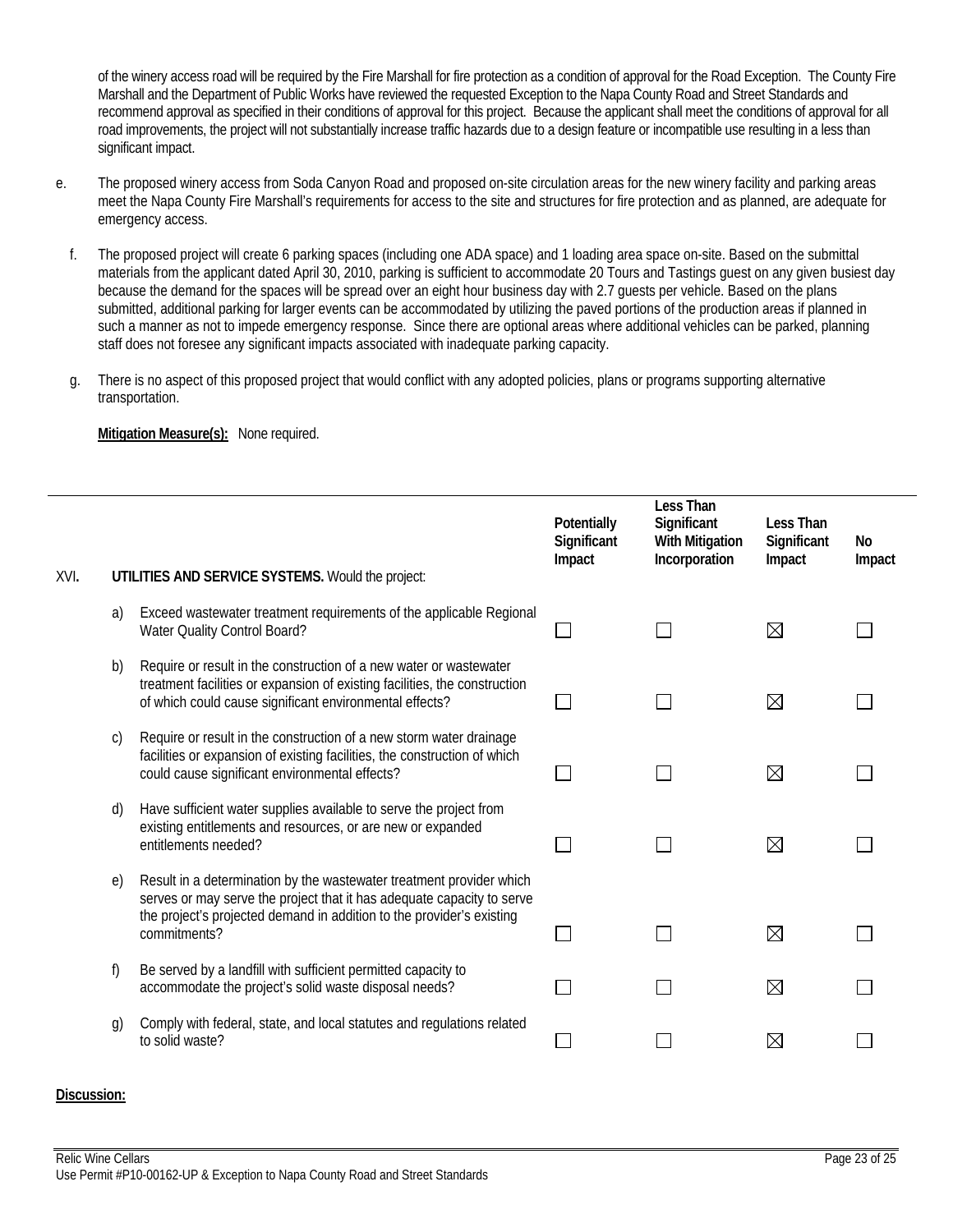- a. The project will not exceed wastewater treatment requirements of the Regional Water Quality Control Board and will not result in a significant environmental impact due to wastewater discharge. Wastewater disposal will be accommodated on-site in compliance with State and County regulations.
- b. The project proposes an on-site wastewater disposal system with two options-- either a combined sanitary and Process Wastewater Disposal Field with a subsurface drip dispersal system or a Sanitary Wastewater Disposal Field and Process Wastewater Hold and Haul to be feasible wastewater options. Test pits have been evaluated and there is adequate area available to site a 100% reserve area. The wastewater from the hold and haul option will be taken off-site to East Bay Mud and used as recycled materials. Napa County Department of Environmental Management has reviewed and approved the proposed options and recommends approval as conditioned. Based on the Phase One study, one on-site well will be used for the winery operation, landscaping and fire protection; no residence is currently proposed. The Phase One water study indicates water demand will increase from 0.0 to 0.53 acre feet per year which is well under the allowable Napa County water allotment of 5.1 acre feet per year for mountain areas. All plumbing fixtures in the proposed winery will be low flow, water saving fixtures per the current Uniform Building Code. Required wellhead and cave setbacks and ongoing monitoring of the wells and the process and domestic wastewater systems by the Department of Environmental Management will reduce any impacts on water quality to less than significant levels. Therefore no significant environmental impact is expected since the proposed project will not require or result in a new water or wastewater treatment facility or expand an existing facility the construction of which will cause significant environmental effects.
- c. A Storm Water Quality Management Plan (SQMP) which lists Best Management Practices for erosion control would be required as part of the project by the Public Works Department. No new construction of storm water drainage facilities or expansion of existing facilities would result from the project which could cause any significant environmental effects.
- d. As discussed at the **Hydrology and Water Quality** section above, this project will result in a slight increase in groundwater usage but will remain below the established threshold for the parcel. This permit ensures sufficient water supplies will be available to serve the project for the proposed new entitlements and resources resulting in a less than significant impact on utilities and service systems.
- e. Wastewater will be treated on-site and will not require a wastewater treatment provider; If treated off-site, East Bay Municipal Utility District has determined it has adequate capacity to serve the project's projected Hold and Haul demand in addition to its existing commitments.
- f. The project will be served by a landfill with sufficient capacity to meet the project's demands. No significant impact will occur from the disposal of solid waste generated by the project.
- g. The project will comply with all federal, state, and local statutes and regulations related to solid waste.

| XVII. |    | <b>MANDATORY FINDINGS OF SIGNIFICANCE</b>                                                                                                                                                                                                                                                                                                                                                                                                                                | Potentially<br>Significant<br>Impact | Less Than<br>Significant<br><b>With Mitigation</b><br>Incorporation | Less Than<br>Significant<br>Impact | No<br>Impact |
|-------|----|--------------------------------------------------------------------------------------------------------------------------------------------------------------------------------------------------------------------------------------------------------------------------------------------------------------------------------------------------------------------------------------------------------------------------------------------------------------------------|--------------------------------------|---------------------------------------------------------------------|------------------------------------|--------------|
|       | a) | Does the project have the potential to degrade the quality of the<br>environment, substantially reduce the habitat of a fish or wildlife<br>species, cause a fish or wildlife population to drop below self-<br>sustaining levels, threaten to eliminate a plant or animal community,<br>reduce the number or restrict the range of a rare or endangered plant<br>or animal or eliminate important examples of the major periods of<br>California history or prehistory? |                                      |                                                                     | IX                                 |              |